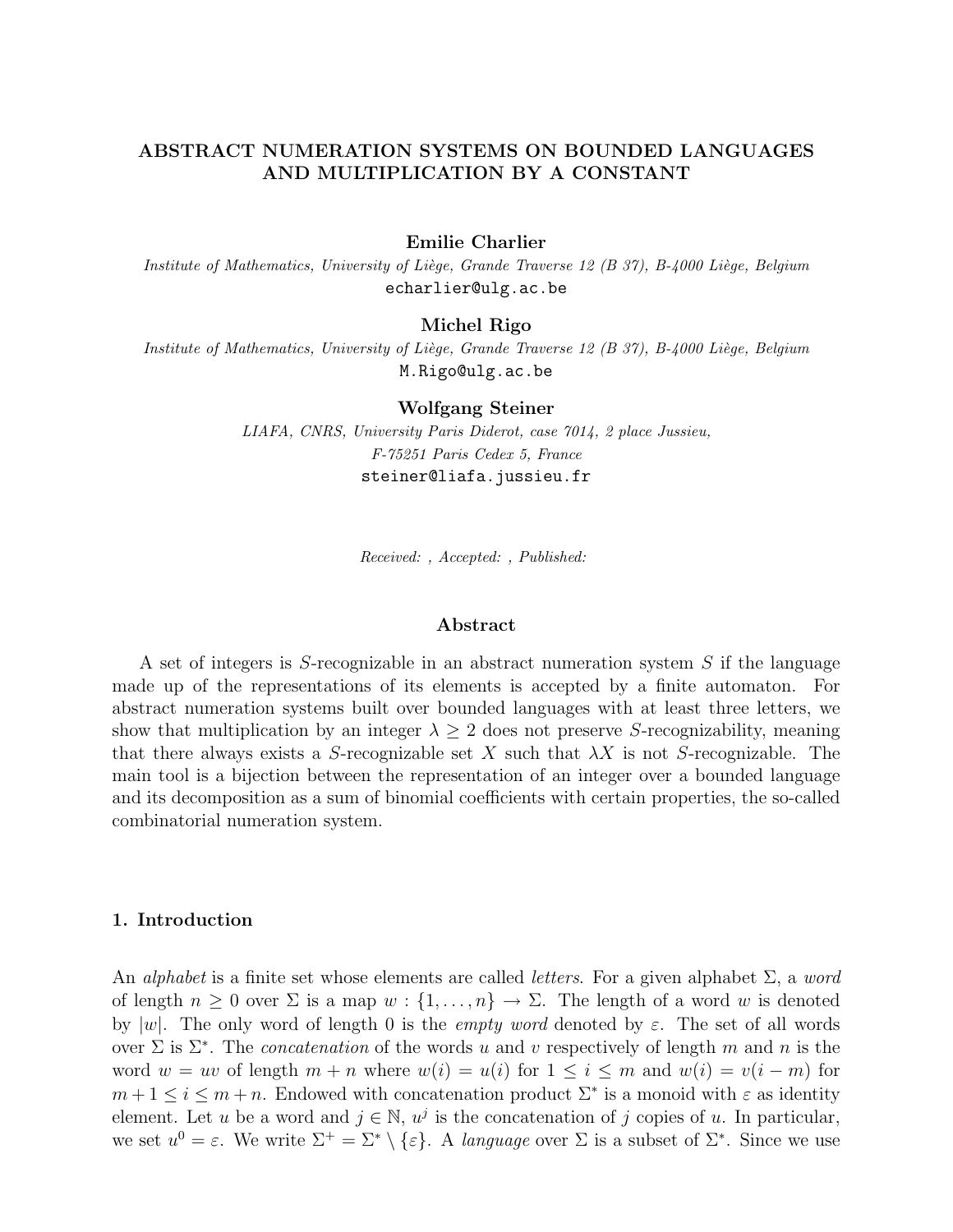| · | to denote lengths of words, to avoid any misundertanding we have chosen to denote by  $#A$  the cardinality of the set A.

Let us denote the *bounded language* over the alphabet  $\Sigma_{\ell} = \{a_1, a_2, \ldots, a_{\ell}\}\$  of size  $\ell \geq 1$ by

$$
\mathcal{B}_{\ell} = a_1^* a_2^* \cdots a_{\ell}^* := \{ a_1^{j_1} a_2^{j_2} \cdots a_{\ell}^{j_{\ell}} \mid j_1, \ldots, j_{\ell} \geq 0 \}.
$$

We always assume that  $(\Sigma_{\ell}, <)$  is totally ordered by  $a_1 < a_2 < \cdots < a_{\ell}$ . Let  $x, y \in \Sigma_{\ell}^*$ be two words. Recall that x is genealogically less than y either if  $|x| < |y|$  or if they have the same length and x is lexicographically smaller than y, i.e., there exist  $p, x', y' \in \Sigma_{\ell}^*$ such that  $x = pa_i x'$ ,  $y = pa_j y'$  and  $i < j$ . We can enumerate the words of  $\mathcal{B}_{\ell}$  using the increasing genealogical ordering (also called radix order) induced by the ordering  $<$  of  $\Sigma_{\ell}$ . For an integer  $n \geq 0$ , the  $(n + 1)$ -st word of  $\mathcal{B}_{\ell}$  is said to be the  $\mathcal{B}_{\ell}$ -representation of n and is denoted by  $\text{rep}_{\ell}(n)$ . The reciprocal map  $\text{rep}_{\ell}^{-1} =: \text{val}_{\ell}$  maps the *n*-th word of  $\mathcal{B}_{\ell}$  onto its numerical value  $n-1$ . Notice that this map val<sub> $\ell$ </sub> is a special case of a diagonal function as considered for instance in [9]. A set  $X \subseteq \mathbb{N}$  is said to be  $\mathcal{B}_{\ell}$ -recognizable if rep $_{\ell}(X)$  is a regular language over the alphabet  $\Sigma_{\ell}$ , i.e., accepted by a finite automaton. This one-to-one correspondence between the words of  $\mathcal{B}_\ell$  and the integers can be extended to any infinite regular language L over a totally ordered alphabet  $(\Sigma, <)$ . This leads to the general notion of abstract numeration system.

**Definition 1.** An abstract numeration system is a triple  $S = (L, \Sigma, <)$  where L is an infinite regular language over the totally ordered alphabet  $(\Sigma, <)$ . We denote by  $\text{rep}_S(n)$  the  $(n+1)$ st word in the genealogically ordered language  $L$ . A set  $X$  of integers is  $S$ -recognizable if  $\text{rep}_S(X)$  is a regular language.

For an abstract numeration system  $S = (L, \Sigma, <)$  where  $L = \mathcal{B}_{\ell}$  and  $\Sigma = \Sigma_{\ell}$ , the map rep<sub>S</sub> is exactly rep<sub>l</sub>. Thus  $\mathcal{B}_{\ell}$ -recognizability is a special case of S-recognizability.

**Example 1.** Let  $\Sigma_2 = \{a, b\}$  with  $a < b$ . The first words of  $\mathcal{B}_2 = a^*b^*$  enumerated by genealogical order are

 $\epsilon, a, b, aa, ab, bb, aaa, aab, abb, bbb, aaaa, \ldots$ 

For instance, rep<sub>2</sub>(5) = bb and val<sub>2</sub>( $a^*$ ) = {0, 1, 3, 6, 10, ...} is a  $B_2$ -recognizable subset of N (formed of all triangular numbers).

For details on bounded languages, see for instance [5] and for a reference on automata and formal languages theory, see [3]. For readers not familiar with automata, see Example 4 for a short description.

In the framework of positional numeration systems, recognizable sets of integers have been extensively studied since the seminal work of A. Cobham in the late sixties (see for instance [3, Chap. V]). Since then, the notion of recognizability has been studied from various points of view (logical characterization, automatic sequences, . . . ). In particular, recognizability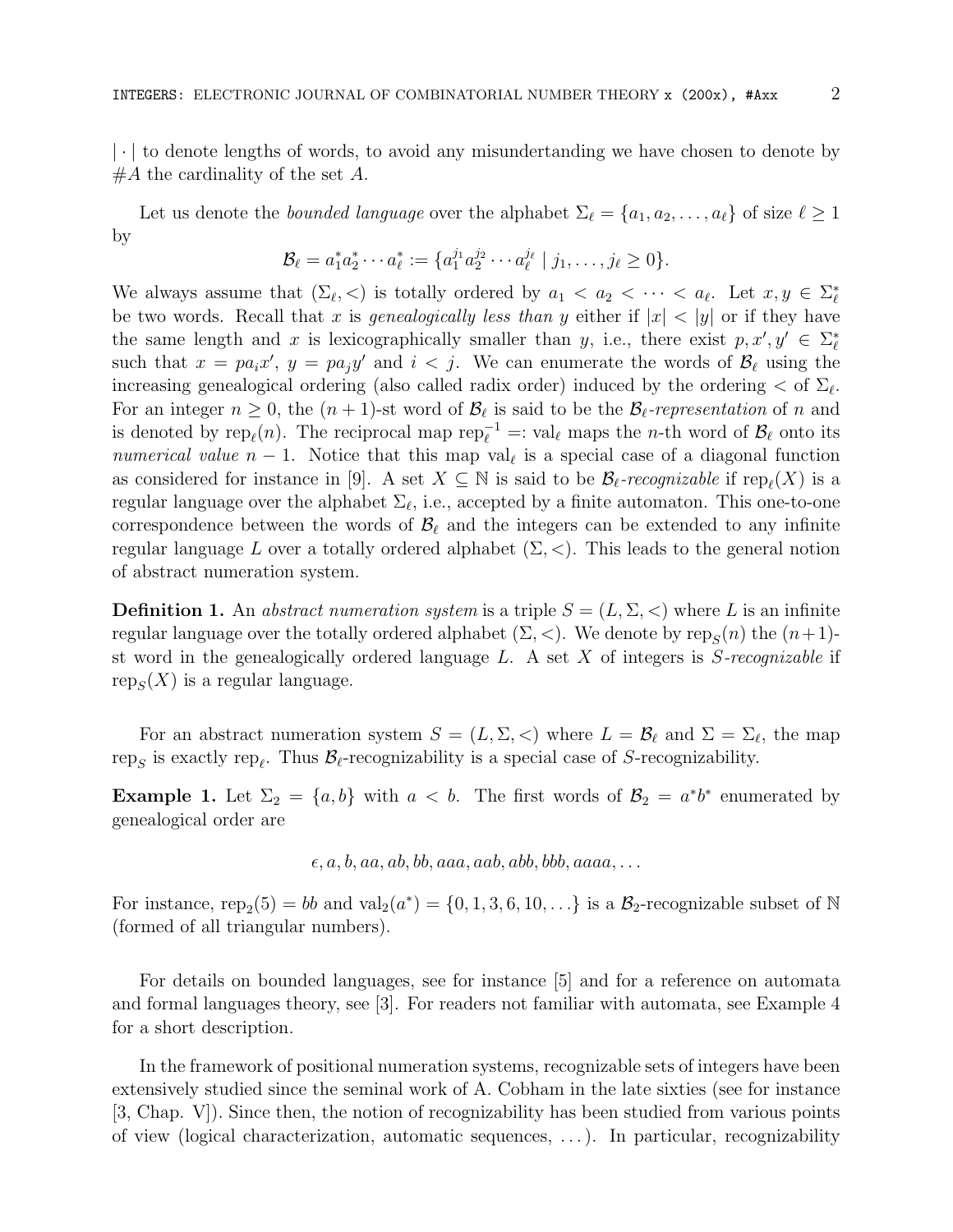for generalized number systems like the Fibonacci system has been considered [2, 12]. Here we shall consider recognizable sets of integers in the general setting of abstract numeration systems. It is well-known that the class of regular languages  $L$  splits into two parts with respect to the behavior of the function  $n \mapsto \#(L \cap \Sigma^n)$  [13]. This latter function is either bounded from above by  $n^k$  for some k or, infinitely often bounded from below by  $\theta^n$  for some  $\theta > 1$ . In these cases, we speak respectively of *polynomial* and *exponential languages*.

Notice that usual positional numeration systems like integer base systems or the Fibonacci system are special cases of abstract numeration systems built on an exponential language. On the other hand, bounded languages are polynomial and this leads to new phenomena.

The question addressed in the present paper deals with the preservation of the recognizability with respect to the operation of multiplication by a constant. Let  $S = (L, \Sigma, <)$ be an abstract numeration system, X be a S-recognizable set of integers and  $\lambda$  be a positive integer. What can be said about the S-recognizability of  $\lambda X$ ? This question is a first step before handling more complex operations such as addition of two arbitrary recognizable sets.

This question is rather difficult. For exponential languages, partial answers are known (see for instance [2]). The case of polynomial languages has not been considered yet (except for  $a^*b^*$  in [7]). Bounded languages are good candidates to start with. Indeed, an arbitrary polynomial language is a finite union of languages of the form  $u_1v_1^*u_2v_2^*\cdots v_k^*u_{k+1}$  where  $u_i$ 's and  $v_i$ 's are words [13] and automata accepting these languages share the same properties that those accepting bounded languages. Therefore we hope that our results give the flavor of what could be expected for any polynomial languages.

Since rep<sub> $\ell$ </sub> is a one-to-one correspondence between N and  $\mathcal{B}_{\ell}$ , multiplication by a constant  $\lambda \in \mathbb{N}$  can be viewed as a transformation  $f_{\lambda} : \mathcal{B}_{\ell} \to \mathcal{B}_{\ell}$  acting on the language  $\mathcal{B}_{\ell}$ , the question being then to study the preservation of the regularity of the subsets of  $\mathcal{B}_\ell$  under this transformation.

**Example 2.** Let  $\ell = 2$ ,  $\Sigma_2 = \{a, b\}$  and  $\lambda = 25$ . We have the following diagram.

|                                                          | $8 \xrightarrow{\times 25} 200$ |                                            |                                                          | $N \stackrel{\times \lambda}{\longrightarrow} N$                                 |  |
|----------------------------------------------------------|---------------------------------|--------------------------------------------|----------------------------------------------------------|----------------------------------------------------------------------------------|--|
| $\text{rep}_2 \downarrow \qquad \downarrow \text{rep}_2$ |                                 |                                            | $\text{rep}_2 \downarrow \qquad \downarrow \text{rep}_2$ |                                                                                  |  |
|                                                          |                                 | $a b^2 \xrightarrow{\times 25} a^9 b^{10}$ |                                                          | $\mathcal{B}_{\ell} \ \stackrel{J\lambda}{\longrightarrow} \ \mathcal{B}_{\ell}$ |  |

Thus multiplication by  $\lambda = 25$  induces a mapping  $f_{\lambda}$  onto  $\mathcal{B}_2$  such that for  $w, w' \in \mathcal{B}_2$ ,  $f_{\lambda}(w) = w'$  if and only if  $\text{val}_{2}(w') = 25 \text{ val}_{2}(w)$ .

This paper is organized as follows. In Section 2, we recall a few results related to our main question. In particular, we characterize the recognizable sets of integers for abstract numeration systems whose language is slender, i.e., has at most d words of each length for some constant  $d$ . We easily get that in this situation, multiplication by a constant always preserves recognizability.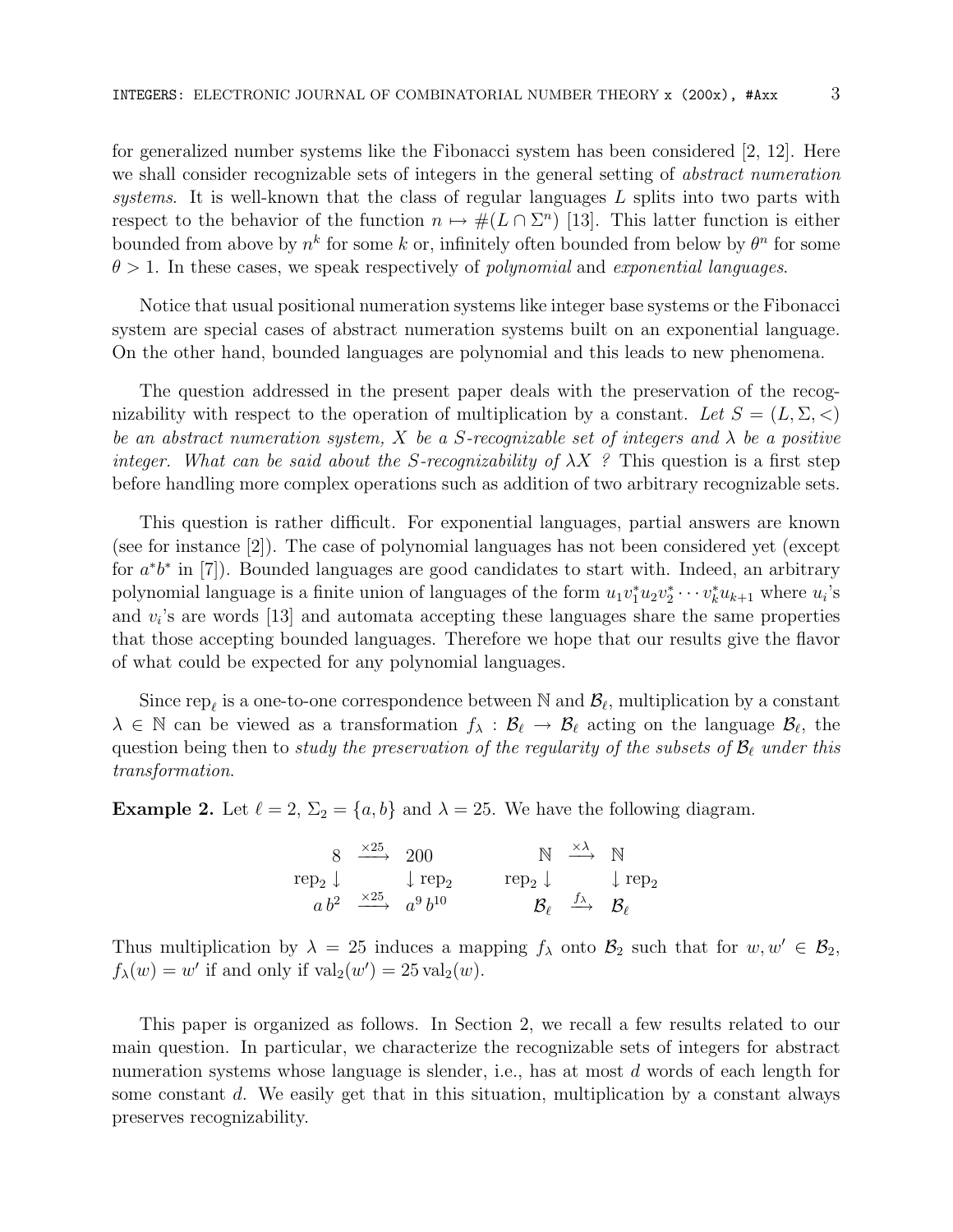In Section 3, we compute  $\text{val}_{\ell}(a_1^{n_1} \cdots a_{\ell}^{n_{\ell}})$  and derive an easy bijective proof of the fact that any nonnegative integer can be written in a unique way as

$$
n = \binom{z_{\ell}}{\ell} + \binom{z_{\ell-1}}{\ell-1} + \dots + \binom{z_1}{1}
$$

with  $z_{\ell} > z_{\ell-1} > \cdots > z_1 \geq 0$ . Fraenkel [4] called this system combinatorial numeration system and referred to Lehmer [8]. Even if this seems to be a folklore result, the only proof that we were able to trace out goes back to Katona [6] who developed different arguments to obtain the same decomposition.

In Section 4, we make explicit the regular subsets of  $\mathcal{B}_{\ell}$  in terms of semi-linear sets of  $\mathbb{N}^{\ell}$ and give an application to the  $\mathcal{B}_{\ell}$ -recognizability of arithmetic progressions.

In Section 5, we answer our main question about bounded languages and recognizability after multiplication by a constant. We get a formula which can be used to obtain estimates on the  $\mathcal{B}_{\ell}$ -representation of  $\lambda n$  from the one of n. Therefore, thanks to a counting argument and to the results from Section 4, we show that for any constant  $\lambda$ , there exists a  $\mathcal{B}_{\ell}$ -recognizable set X such that  $\lambda X$  is no more  $\mathcal{B}_{\ell}$ -recognizable, with  $\ell \geq 3$ . Consequently, our main result can be summarized as follows. Let  $\ell$ ,  $\lambda$  be positive integers. For the abstract numeration system  $S = (a_1^* \cdots a_\ell^*, \{a_1 < \cdots < a_\ell\})$ , multiplication by  $\lambda \geq 2$  preserves S-recognizability if and only if either  $\ell = 1$  or  $\ell = 2$  and  $\lambda$  is an odd square.

We put in the last section some structural results concerning the effect of multiplication by a constant in the abstract numeration system built on  $\mathcal{B}_{\ell}$ .

## 2. First results about S-recognizability

In this section we collect a few results directly connected with our problem.

**Theorem 1.** [7] Let  $S = (L, \Sigma, <)$  be an abstract numeration system. Any arithmetic progression is S-recognizable.

Let us denote by  $\mathbf{u}_L(n)$  (resp.  $\mathbf{v}_L(n)$ ) the number of words of length n (resp. at most n) belonging to L. The following result states that only some constants  $\lambda$  are good candidates for multiplication within  $\mathcal{B}_{\ell}$ .

**Theorem 2.** [11] Let  $L \subseteq \Sigma^*$  be a regular language such that  $\mathbf{u}_L(n) = \Theta(n^k)$ , for some  $k \in \mathbb{N}$  and  $S = (L, \Sigma, <)$ . Preservation of S-recognizability after multiplication by  $\lambda$  holds only if  $\lambda = \beta^{k+1}$  for some  $\beta \in \mathbb{N}$ .

We define  $f = \Theta(g)$  if there exist N and  $C > 0$  such that for all  $n \geq N$ ,  $f(n) \leq C g(n)$ (i.e.,  $f = \mathcal{O}(g)$ ) and also if there exist  $D > 0$  and an infinite sequence  $(n_i)_{i \in \mathbb{N}}$  such that  $f(n_i) \geq D g(n_i)$  for all  $i \geq 0$ .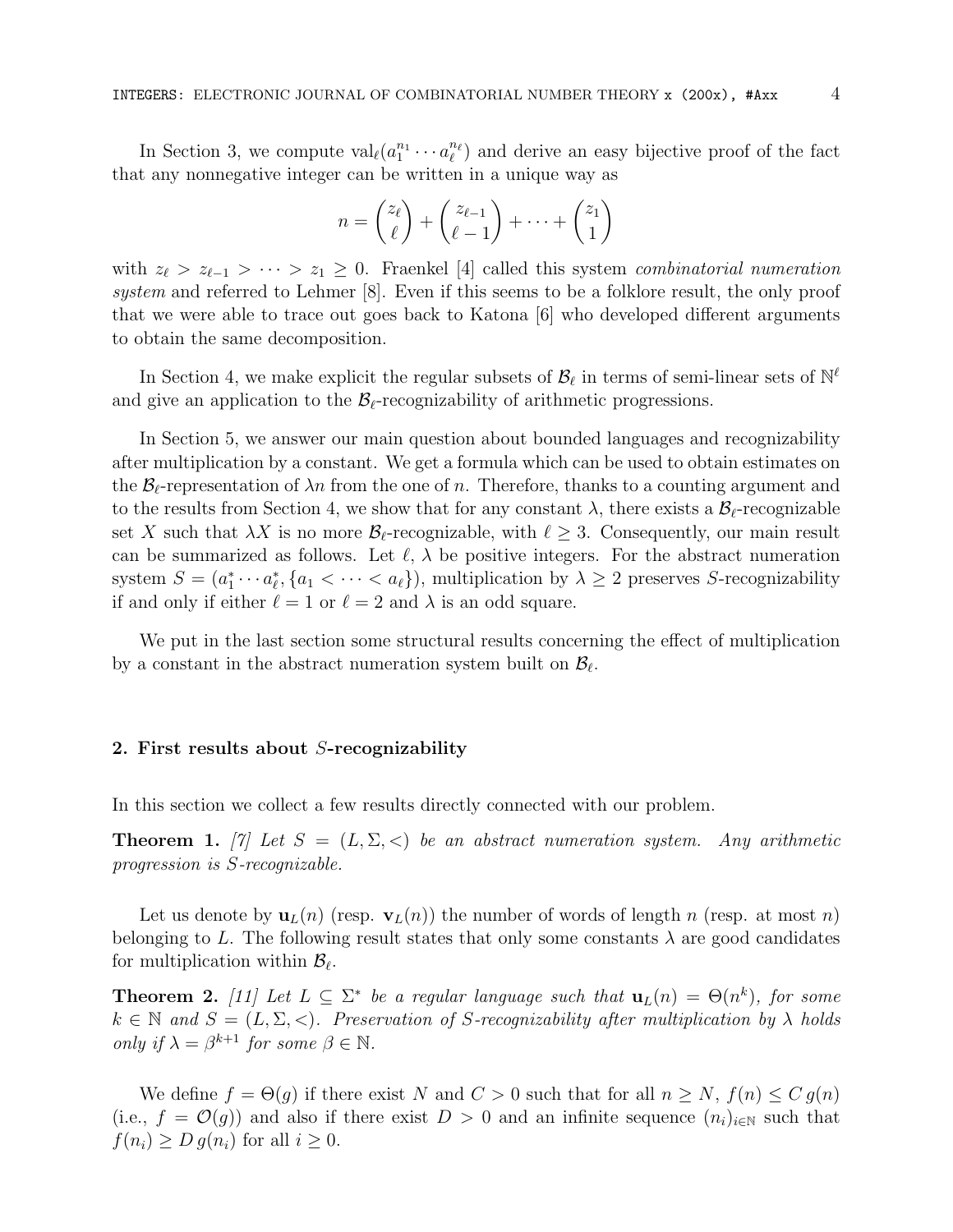As we shall see in the next section that  $\mathbf{u}_{\mathcal{B}_{\ell}}(n) = \Theta(n^{\ell-1}),$  we have to focus only on multipliers of the form  $\beta^{\ell}$ . The particular case of  $\mathbf{u}_L(n) = \mathcal{O}(1)$  (i.e., L is slender) is interesting in itself and is settled as follows. Let us first recall the definition from [1] and the characterization from [10, 12] of such languages.

**Definition 2.** The language L is said to be d-slender if for all  $n \geq 0$ ,  $\mathbf{u}_L(n) \leq d$ . The language L is said to be *slender* if it is d-slender for some  $d > 0$ .

A regular language  $L$  is slender if and only if it is a *union of single loops*, i.e., if for some  $k \geq 1$  and words  $x_i, y_i, z_i, 1 \leq i \leq k$ ,

$$
L = \bigcup_{i=1}^{k} x_i y_i^* z_i.
$$

Moreover, we can assume that the sets  $x_i y_i^* z_i$  are pairwise disjoint. Notice that the regular expression  $x_i y_i^* z_i$  is a shorthand to denote the language  $\{x_i y_i^n z_i \mid n \geq 0\}$ , again  $x_i y_i^n z_i$  has to be understood as the concatenation of  $x_i$ , n copies of  $y_i$  and then followed by  $z_i$ .

**Theorem 3.** Let  $L \subseteq \Sigma^*$  be a slender regular language and  $S = (L, \Sigma, <)$ . A set  $X \subseteq \mathbb{N}$  is S-recognizable if and only if  $X$  is a finite union of arithmetic progressions.

Proof. By the characterization of slender languages, we have

$$
L = \bigcup_{i=1}^{k} x_i y_i^* z_i \cup F, \ x_i, z_i \in \Sigma^*, y_i \in \Sigma^+
$$

where the sets  $x_i y_i^* z_i$  are pairwise disjoint and F is a finite set. The sequence  $(\mathbf{u}_L(n))_{n\in\mathbb{N}}$  is ultimately periodic of period  $C = \text{lcm}_i|y_i|$ . Moreover, for n large enough, if  $x_i y_i^n z_i$  is the mth word of length  $|x_i z_i| + n |y_i|$  then  $x_i y_i^{n+C/|y_i|}$  $\sum_{i=1}^{n+1} z_i$  is the m-th word of length  $|x_i z_i| + n |y_i| + C$ . Roughly speaking, for sufficiently large  $n$ , the structures of the ordered sets of words of length n and  $n + C$  are the same.

The regular subsets of L are of the form

$$
\bigcup_{j\in J} x_{i_j} \, (y_{i_j}^{\alpha_j})^* z_{i_j} \cup F'
$$
\n<sup>(1)</sup>

where *J* is a finite set,  $i_j \in \{1, ..., k\}$ ,  $\alpha_j \in \mathbb{N}$  and  $F'$  is a finite subset of *L*.

We can now conclude. If X is S-recognizable, then  $\text{rep}_S(X)$  is a regular subset of L of the form  $(1)$ . In view of the first part of the proof, it is clear that X is ultimately periodic. The converse is immediate by Theorem 1.

**Example 3.** Consider the language  $L = ab^*c \cup b(aa)^*c$ . It contains exactly two words of each positive even length:  $ab^{2i}c < ba^{2i}c$  and one word for each odd length larger than 2:  $ab^{2i+1}c$ . The sequence  $\mathbf{u}_L(n)$  is ultimately periodic of period two:  $0, 0, 2, 1, 2, 1, \ldots$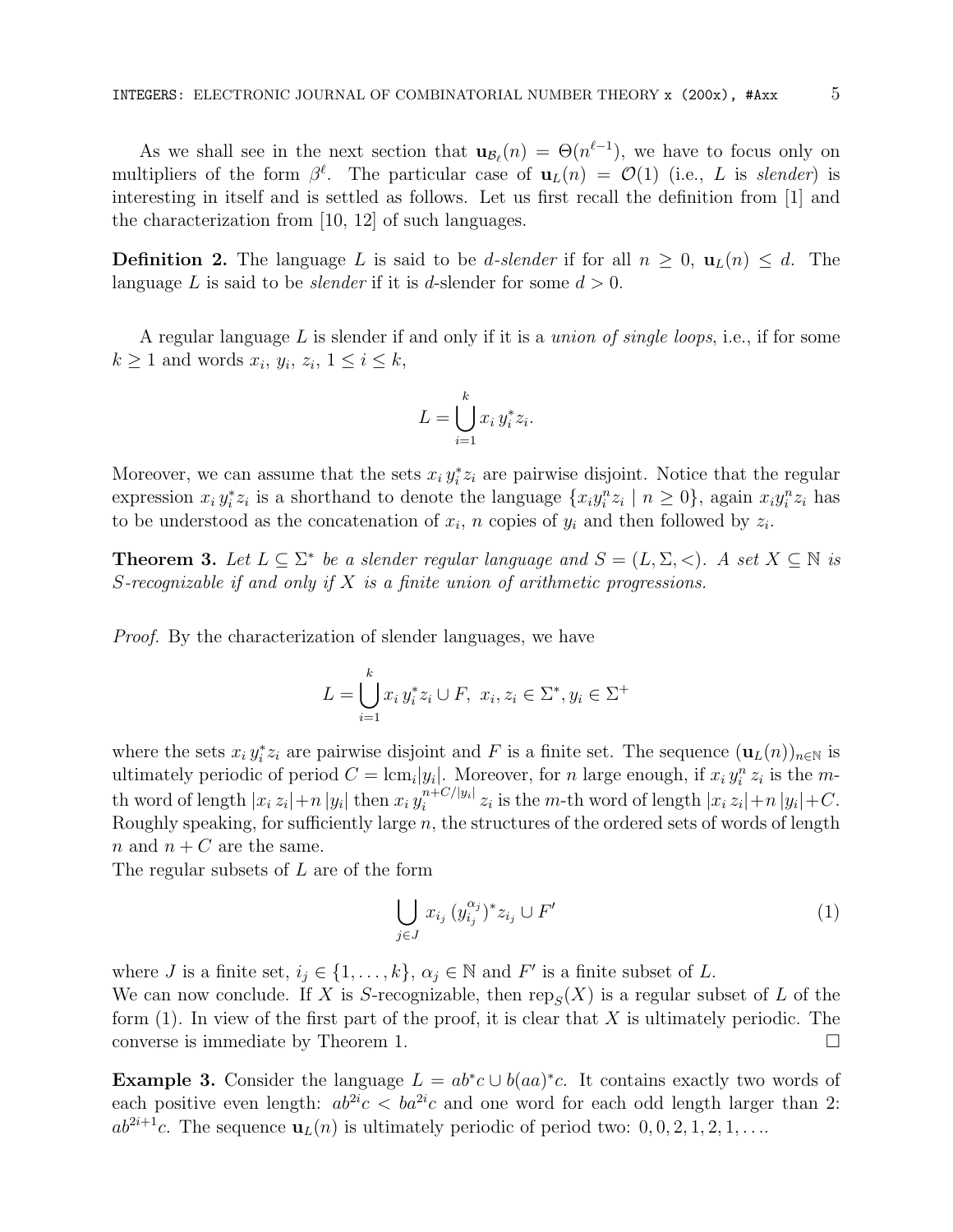Corollary 1. Let S be a numeration system built on a slender language. If  $X \subseteq \mathbb{N}$  is S-recognizable, then  $\lambda X$  is S-recognizable for all  $\lambda \in \mathbb{N}$ .

Finally, for a bounded language over a binary alphabet, the case is completely settled too, the aim of this paper being primarily to extend the following result.

**Theorem 4.** [7] Let  $\beta$  be a positive integer. For the abstract numeration system  $S =$  $(a^*b^*, \{a < b\})$ , multiplication by  $\beta^2$  preserves S-recognizability if and only if  $\beta$  is odd.

#### 3.  $\mathcal{B}_{\ell}$ -representation of integers : combinatorial expansion

In this section we determine the number of words of a given length in  $\mathcal{B}_{\ell}$  and we obtain an algorithm for computing  $\text{rep}_{\ell}(n)$ . Interestingly, this algorithm is related to the decomposition of n as a sum of binomial coefficients of a specified form. Since we shall be mainly interested by the language  $\mathcal{B}_{\ell}$ , we use the following notation.

Definition 3. We set

$$
\mathbf{u}_{\ell}(n) := \mathbf{u}_{\mathcal{B}_{\ell}}(n) = \#(\mathcal{B}_{\ell} \cap \Sigma_{\ell}^{n}) \quad \text{ and } \quad \mathbf{v}_{\ell}(n) := \#(\mathcal{B}_{\ell} \cap \Sigma_{\ell}^{\leq n}) = \sum_{i=0}^{n} \mathbf{u}_{\ell}(i).
$$

The trim minimal automaton  $\mathcal{A}_{\ell}$  of  $\mathcal{B}_{\ell}$  has  $\{q_1, \ldots, q_{\ell}\}\$  as set of states (recall that an automaton is trim if it is accessible and coaccessible  $[3]$ ). Each state is final,  $q_1$  is initial and for  $1 \leq i \leq j \leq n$  we have a transition  $q_i \stackrel{a_j}{\longrightarrow} q_j$ . For  $i \in \{1, \ldots, \ell\}$ ,  $\mathbf{u}_{q_i}(n)$  (resp.  $\mathbf{v}_{q_i}(n)$ ) denotes the number of words of length n (resp. at most n) accepted from state  $q_i$  in  $\mathcal{A}_{\ell}$ . In particular,  $\mathbf{u}_{\ell}(n) = \mathbf{u}_{q_1}(n)$ .

Example 4. In this example, our aim is to explain most of the previous definition. In Figure 1 is depicted a deterministic finite automaton accepting  $\mathcal{B}_3$ . Words are read by the automaton from left to right starting from the initial state which is represented with an ingoing arrow without label. Then transitions are followed according to the letters of the word. For instance, if the word  $a_1a_2a_3$  is the input given to the automaton, we get the following run,

$$
q_1 \xrightarrow{a_1} q_1 \xrightarrow{a_2} q_2 \xrightarrow{a_3} q_3.
$$

Final states are depicted using double circles. A word is accepted by the automaton if the corresponding run ends in a final state. The automaton in Figure 1 is minimal because one can show that no deterministic automaton with less states accepts exactly the language  $\mathcal{B}_3$ . All states are accessible. This means that for any state  $q$ , there exists a word w such that reading w from the initial state leads to q. A state r is coaccessible, if there exist a word v and a final state f such that reading  $v$  from  $q$  leads to f. In our case,  $s$  is not coaccessible. So the trim minimal automaton of  $\mathcal{B}_3$  is the framed part in Figure 1 where are considered only states which are both accessible and coaccessible.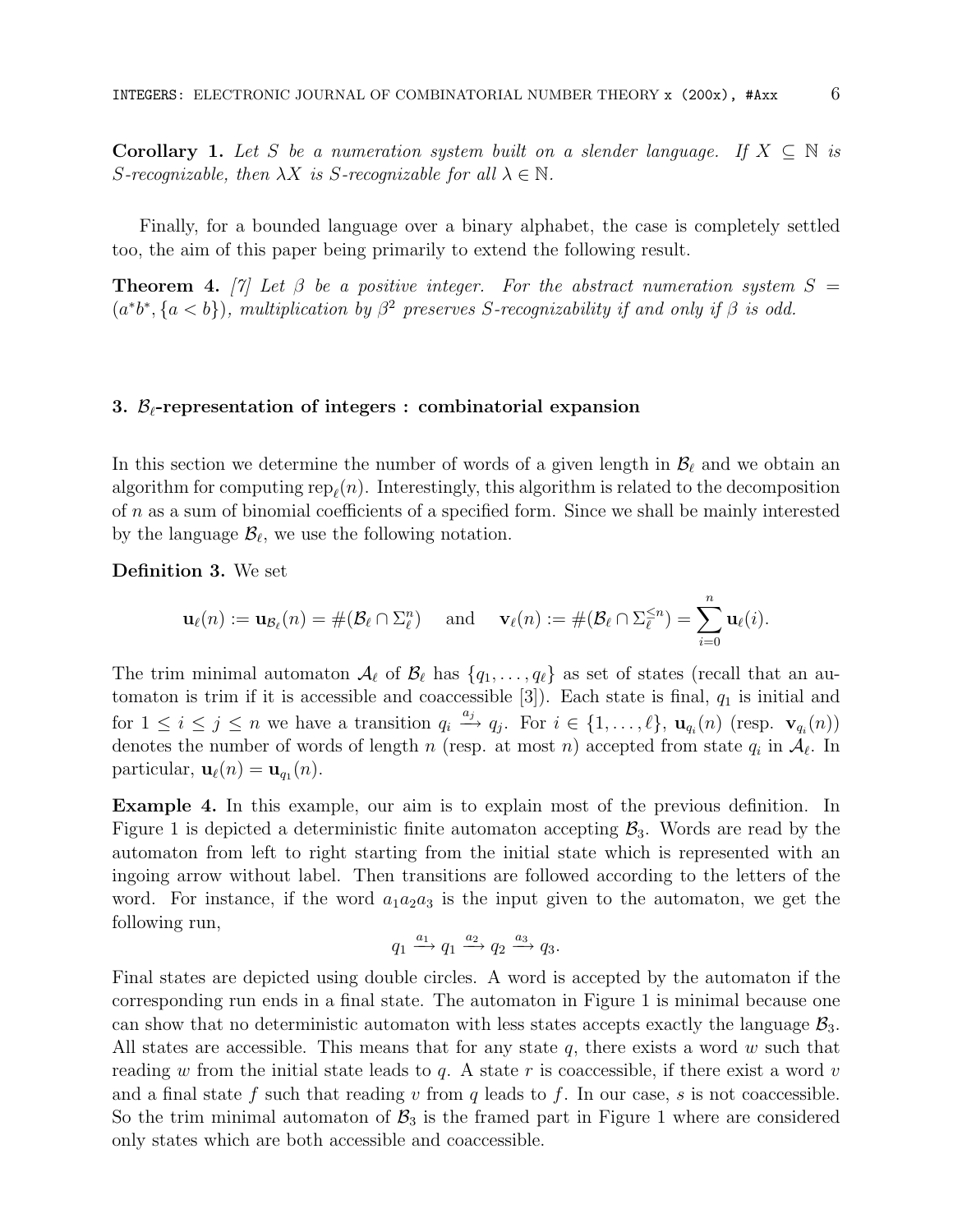

Figure 1: The minimal automaton accepting  $\mathcal{B}_3$ .

The first words accepted from  $q_1$  are  $\varepsilon, a_1, a_2, a_3, a_1a_1, a_1a_2, a_1a_3, a_2a_2, a_2a_3, a_3a_3$ . Therefore we get  $\mathbf{u}_{\ell}(0) = \mathbf{u}_{q_1}(0) = 1$ ,  $\mathbf{u}_{\ell}(1) = \mathbf{u}_{q_1}(1) = 3$  and  $\mathbf{u}_{\ell}(2) = \mathbf{u}_{q_1}(2) = 6$ . The first words accepted from  $q_2$  are  $\varepsilon, a_2, a_3, a_2a_2, a_2a_3, a_3a_3$ . Therefore we get  $\mathbf{u}_{q_2}(0) = 1$ ,  $\mathbf{u}_{q_2}(1) = 2$  and  $\mathbf{u}_{q_2}(2) = 3$ . Finally,  $\varepsilon, a_3, a_3, a_3, \ldots$  are accepted from  $q_3$  and  $\mathbf{u}_{q_3}(n) = 1$  for all  $n \geq 0$ .

Let us also recall that the binomial coefficient  $\binom{i}{i}$  $j$ ) vanishes for integers  $i < j$ .

**Lemma 1.** For all  $\ell \geq 1$  and  $n \geq 0$ , we have

$$
\mathbf{u}_{\ell+1}(n) = \mathbf{v}_{\ell}(n) \tag{2}
$$

and

$$
\mathbf{u}_{\ell}(n) = \binom{n+\ell-1}{\ell-1}.\tag{3}
$$

*Proof.* Relation (2) follows from the fact that the set of words of length n belonging to  $\mathcal{B}_{\ell+1}$ is partitioned according to

$$
\bigcup_{i=0}^n \left( a_1^* \cdots a_\ell^* \cap \Sigma_{\ell}^i \right) a_{\ell+1}^{n-i}.
$$

To obtain (3), we proceed by induction on  $\ell \geq 1$ . Indeed, for  $\ell = 1$ , it is clear that  $\mathbf{u}_1(n) = 1$ for all  $n \geq 0$ . Assume that (3) holds for  $\ell$  and let us verify it still holds for  $\ell + 1$ . Thanks to (2), we have

$$
\mathbf{u}_{\ell+1}(n) = \sum_{i=0}^{n} \mathbf{u}_{\ell}(i) = \sum_{i=0}^{n} {i+\ell-1 \choose \ell-1} = \sum_{i=0}^{n} {i+\ell-1 \choose i} = {n+\ell \choose \ell}.
$$

**Lemma 2.** Let  $S = (a_1^* \cdots a_\ell^*, \{a_1 < \cdots < a_\ell\})$ . We have

$$
\operatorname{val}_{\ell}(a_1^{n_1}\cdots a_{\ell}^{n_{\ell}})=\sum_{i=1}^{\ell} \binom{n_i+\cdots+n_{\ell}+\ell-i}{\ell-i+1}.
$$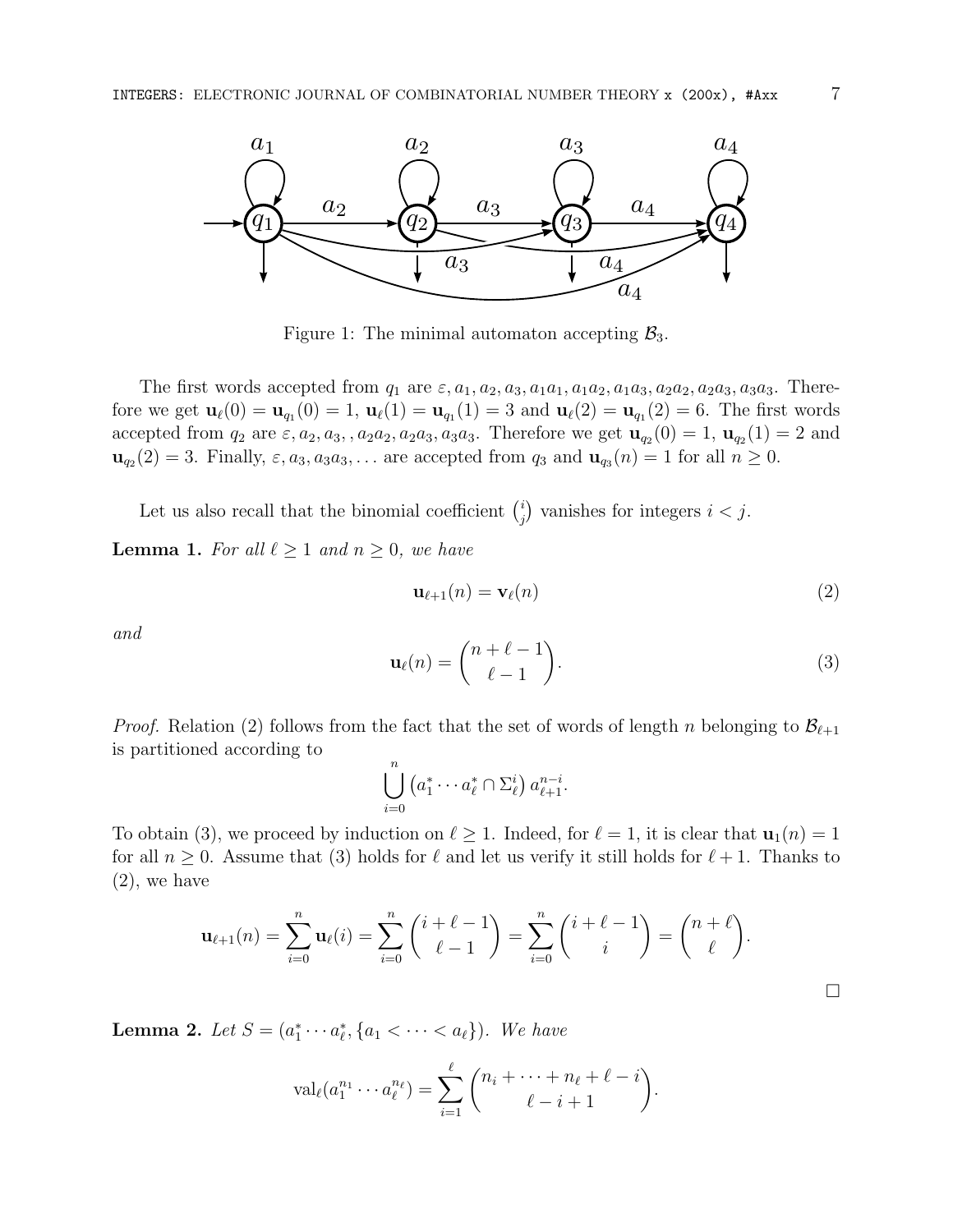Consequently, for any  $n \in \mathbb{N}$ ,

$$
|\text{rep}_{\ell}(n)| = k \Leftrightarrow \underbrace{\binom{k+\ell-1}{\ell}}_{\text{val}_{\ell}(a_1^k)} \le n \le \underbrace{\sum_{i=1}^{\ell} \binom{k+i-1}{i}}_{\text{val}_{\ell}(a_{\ell}^k)}.
$$

*Proof.* From the structure of the ordered language  $\mathcal{B}_{\ell}$ , one can show that

$$
\text{val}_{\ell}(a_1^{n_1} \cdots a_{\ell}^{n_{\ell}}) = \text{val}_{\ell}(a_1^{n_1 + \cdots + n_{\ell}}) + \text{val}_{\{a_2, \ldots, a_{\ell}\}}(a_2^{n_2} \cdots a_{\ell}^{n_{\ell}})
$$
(4)

where notation like  $val_{\{a_2,\ldots,a_\ell\}}(w)$  specifies not only the size but the alphabet of the bounded language on which the numeration system is built. To understand this formula, an example is given below in the case  $\ell = 3$ . Notice that  $\text{val}_{\{a_2,\ldots,a_\ell\}}(a_2^{n_2}\cdots a_\ell^{n_\ell}) = \text{val}_{\ell-1}(a_1^{n_2}\cdots a_{\ell-1}^{n_\ell}).$ Using this latter observation and iterating the decomposition (4), we obtain

$$
\mathrm{val}_{\ell}(a_1^{n_1}\cdots a_{\ell}^{n_{\ell}})=\sum_{i=1}^{\ell} \mathrm{val}_{\ell-i+1}(a_1^{n_i+\cdots+n_{\ell}}).
$$

Moreover, it is well known that  $val_\ell(a_1^n) = \mathbf{v}_\ell(n-1)$ . Hence the conclusion follows using relations (2) and (3).  $\Box$ 

Example 5. Consider the words of length 3 in the language  $a^*b^*c^*$ ,

$$
aaa < aab < aac < abb < abc < acc < bbb < bbc < bcc < ccc.
$$

We have  $\text{val}_3(aaa) = \binom{5}{3}$  $_3^5$  = 10 and val<sub>3</sub>(*acc*) = 15. If we apply the erasing morphism  $\varphi: \{a, b, c\} \to \{a, b, c\}^*$  defined by  $\varphi(a) = \varepsilon$ ,  $\varphi(b) = b$  and  $\varphi(c) = c$  on the words of length 3, we get

$$
\varepsilon < b < c < bb < bc < ccc < bbb < bbc < bcc < ccc.
$$

So the ordered list of words of length 3 in  $a^*b^*c^*$  contains an ordered copy of the words of length at most 2 in the language  $b^*c^*$  and to obtain val<sub>3</sub>(acc), we just add to val<sub>3</sub>(aaa) the position of the word cc in the ordered language  $b^*c^*$ . In other words, valg $(ac)$  = val<sub>3</sub>(aaa) + val<sub>2</sub>(cc) where val<sub>2</sub> is considered as a map defined on the language  $b^*c^*$ .

The following result is given in [6]. Here we obtain a bijective proof relying only on the use of abstract numeration systems on a bounded language.

**Corollary 2** (Combinatorial numeration system). Let  $\ell$  be a positive integer. Any integer  $n \geq 0$  can be uniquely written as

$$
n = \binom{z_{\ell}}{\ell} + \binom{z_{\ell-1}}{\ell-1} + \dots + \binom{z_1}{1} \tag{5}
$$

with  $z_{\ell} > z_{\ell-1} > \cdots > z_1 \geq 0$ .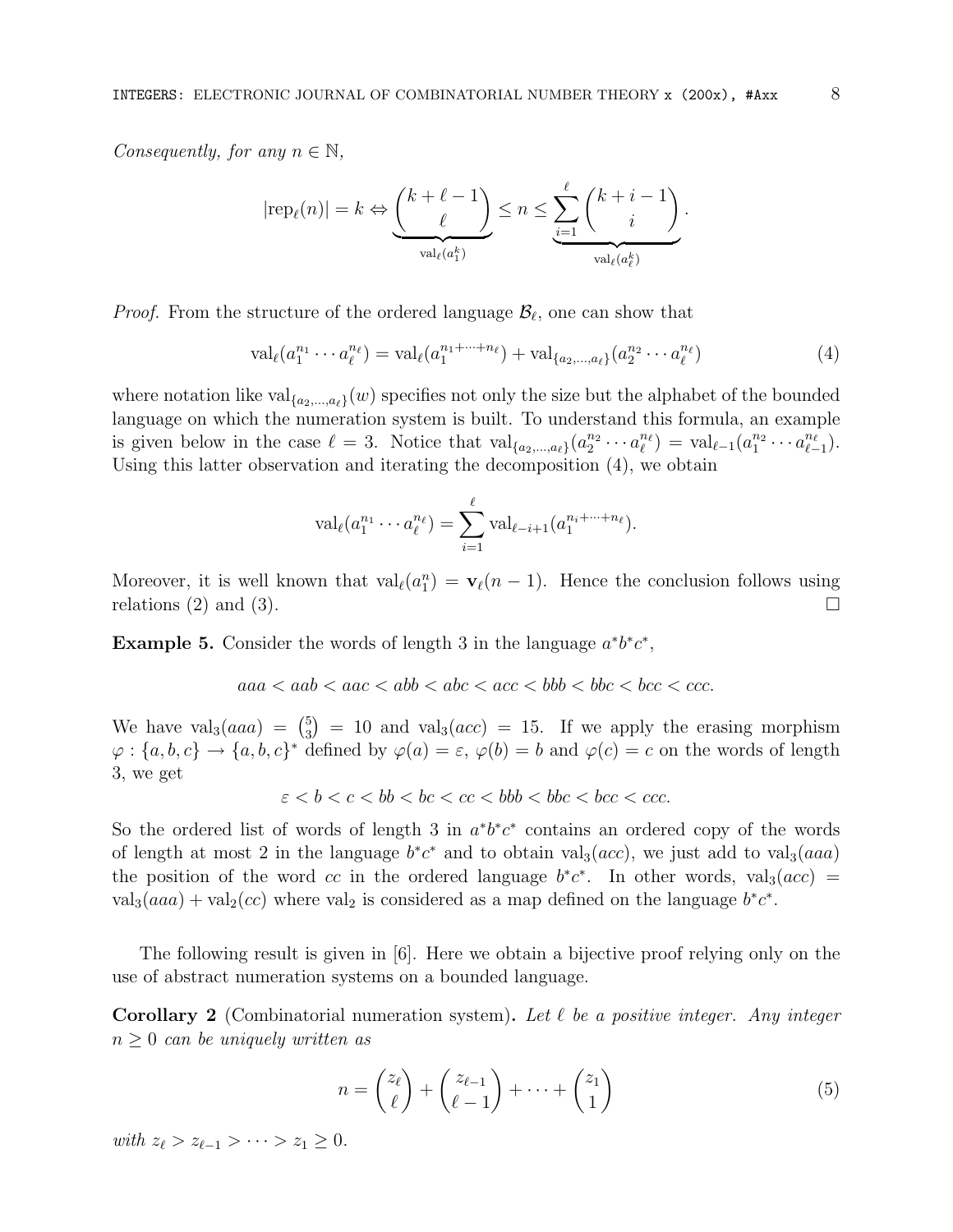*Proof.* The mapping  $\text{rep}_{\ell}: \mathbb{N} \to a_1^* \cdots a_{\ell}^*$  is a one-to-one correspondence. So any integer n has a unique representation of the form  $a_1^{n_1} \cdots a_\ell^{n_\ell}$  and the conclusion follows from Lemma 2.

The general method given in [7, Algorithm 1] has a special form in the case of the language  $\mathcal{B}_{\ell}$ . We derive an algorithm computing the decomposition (5) or equivalently the  $\mathcal{B}_{\ell}$ -representation of any integer.

Algorithm 1. Let n be an integer and 1 be a positive integer. The following algorithm produces integers  $z(1),...,z(1)$  corresponding to the  $z_i$ 's appearing in the decomposition (5) of n given in Corollary 2.

```
For i=1, 1-1, \ldots, 1 do
      if n>0,
            find t such that \binom{t}{i}\binom{t}{i} \leq n < \binom{t+1}{i}\binom{+1}{\mathbf{i}}z(i) \leftarrow tn \leftarrow n - \binom{t}{i}\binom{t}{i}otherwise, z(i)←i-1
```
Consider now the triangular system having  $n_1, \ldots, n_\ell$  as unknowns

$$
n_i + \cdots + n_\ell = \mathbf{z}(\ell - i + 1) - \ell + i, \quad i = 1, \ldots, \ell.
$$

One has  $\operatorname{rep}_{\ell}(n) = a_1^{n_1} \cdots a_{\ell}^{n_{\ell}}.$ 

**Remark 1.** To speed up the computation of **t** in the above algorithm, one can benefit from methods of numerical analysis. Indeed, for given i and  $n_i$ ,  $\binom{t}{i}$  $\mathbf{t}_{i}^{\mathsf{t}}$  – **n** is a polynomial in **t** of degree i and we are looking for the largest root z of this polynomial. Therefore,  $t = |z|$ .

**Example 6.** For  $\ell = 3$ , one gets for instance

$$
12345678901234567890 = \binom{4199737}{3} + \binom{3803913}{2} + \binom{1580642}{1}
$$

and solving the system

$$
\begin{aligned}\nn_1 + n_2 + n_3 &= 4199737 - 2 \\
n_2 + n_3 &= 3803913 - 1 \\
n_3 &= 1580642\n\end{aligned}\n\Rightarrow (n_1, n_2, n_3) = (395823, 2223270, 1580642),
$$

we have  $\text{rep}_3(12345678901234567890) = a^{395823}b^{2223270}c^{1580642}.$ 

# 4. Regular subsets of  $\mathcal{B}_{\ell}$

To study preservation of recognizability after multiplication by a constant, one has to consider an arbitrary recognizable subset  $X \subseteq \mathbb{N}$  and show that  $\beta^{\ell} X$  is still recognizable.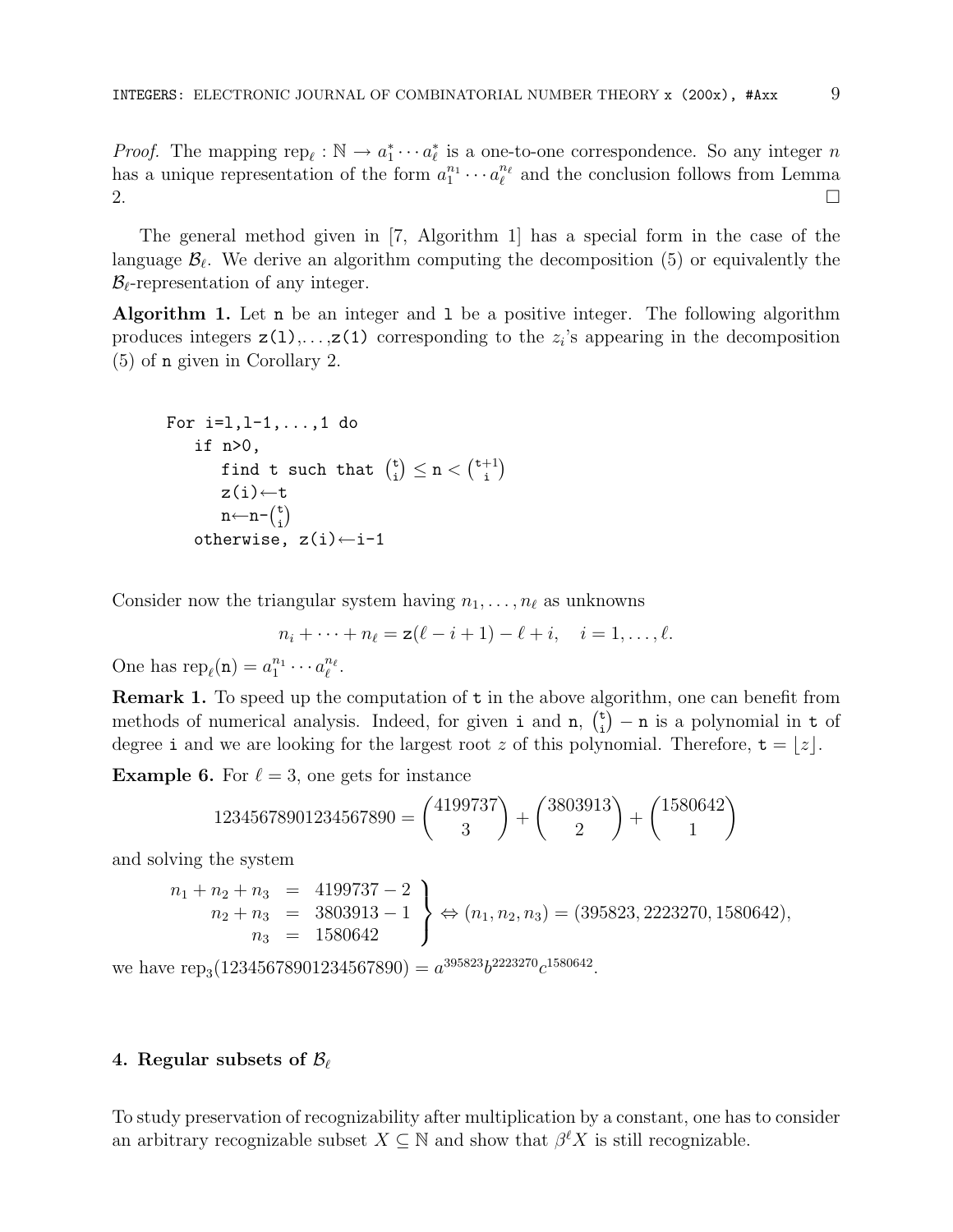**Definition 4.** If w is a word over  $\Sigma_{\ell}$ ,  $|w|_{a_j}$  counts the number of letters  $a_j$  in w. The *Parikh* mapping  $\Psi$  maps a word  $w \in \Sigma_{\ell}^*$  onto the vector  $\Psi(w) := (|w|_{a_1}, \ldots, |w|_{a_{\ell}}).$ 

**Remark 2.** In this setting of bounded languages, rep<sub> $\ell$ </sub> and  $\Psi$  are both one-to-one correspondences. Therefore, in what follows we shall make no distinction between an integer n, its  $\mathcal{B}_{\ell}$ -representation  $\text{rep}_{\ell}(n) = a_1^{n_1} \cdots a_{\ell}^{n_{\ell}} \in \mathcal{B}_{\ell}$  and the corresponding Parikh vector  $\Psi(\text{rep}_\ell(n)) = (n_1, \ldots, n_\ell) \in \mathbb{N}^\ell$ . In examples, when considering cases  $\ell = 2$  or 3, we shall use convenient alphabets like  $\{a < b\}$  or  $\{a < b < c\}.$ 

**Definition 5.** A set  $Z \subseteq \mathbb{N}^{\ell}$  is *linear* if there exist  $\mathbf{p}_0, \mathbf{p}_1, \ldots, \mathbf{p}_k \in \mathbb{N}^{\ell}$  such that

$$
Z = \mathbf{p}_0 + \mathbb{N} \, \mathbf{p}_1 + \cdots + \mathbb{N} \, \mathbf{p}_k = \{ \mathbf{p}_0 + \lambda_1 \mathbf{p}_1 + \cdots + \lambda_k \mathbf{p}_k \mid \lambda_1, \ldots, \lambda_k \in \mathbb{N} \}.
$$

The vectors  $\mathbf{p}_1, \ldots, \mathbf{p}_k$  are said to be the *periods* of Z. The set Z is k-dimensional if it has exactly k linearly independent periods over  $\mathbb Q$ . A set is *semi-linear* if it is a finite union of linear sets. The set of periods of a semi-linear set is the union of the sets of periods of the corresponding linear sets. Let  $e_i \in \mathbb{N}^{\ell}$ ,  $1 \leq i \leq \ell$ , denote the vector having 1 in the *i*-th component and 0 in the other components.

**Lemma 3.** A set  $X \subseteq \mathbb{N}$  is  $\mathcal{B}_{\ell}$ -recognizable if and only if  $\Psi(\text{rep}_{\ell}(X))$  is a semi-linear set whose periods are integer multiples of canonical vectors  $\mathbf{e}_i$ .

*Proof.* Observe that the regular subsets of  $\mathcal{B}_{\ell}$  are exactly the finite unions of sets of the form  $a_1^{s_1}(a_1^{t_1})^* \cdots a_\ell^{s_\ell}(a_\ell^{t_\ell})^*$  with  $s_i, t_i \in \mathbb{N}$ .

With such a characterization, we obtain an alternative proof of Theorem 1.

**Proposition 1.** Let  $p, q \in \mathbb{N}$ . The set  $\Psi(\text{rep}_{\ell}(q + \mathbb{N}p)) \subseteq \mathbb{N}^{\ell}$  is a finite union of linear sets of the form

$$
p_0 + \mathbb{N} \theta \mathbf{e}_1 + \cdots + \mathbb{N} \theta \mathbf{e}_\ell
$$
 for some  $\theta \in \mathbb{N}$ .

*Proof.* We use the notation from Definition 3 about the minimal automaton of  $\mathcal{B}_{\ell}$ . For any,  $n_1, \ldots, n_\ell \in \mathbb{N}$ , we have

$$
\operatorname{val}_{\ell}(a_1^{n_1}\cdots a_{\ell}^{n_{\ell}})=\sum_{i=1}^{\ell} \mathbf{v}_{q_i}(n_i+\cdots+n_{\ell}-1).
$$

Indeed, we have to count the words genealogically less than  $a_1^{n_1} \cdots a_\ell^{n_\ell}$  in the language. First we have the words of length less than  $n_1 + \cdots + n_\ell$ , there are exactly  $\mathbf{v}_{q_1}(n_1 + \cdots + n_\ell-1)$  words of this kind. Then amongst the words of length  $n_1 + \cdots + n_\ell$ , there are  $\mathbf{v}_{q_2}(n_2 + \cdots + n_\ell - 1)$ words starting with at least  $n_1 + 1$  letters  $a_1$ . After that, there are  $\mathbf{v}_{q_3}(n_3 + \cdots + n_\ell - 1)$ words starting with  $a_1^{n_1}$  followed by at least  $n_2 + 1$  letters  $a_2$  and so on.

For a given  $i, 1 \le i \le \ell$ , the sequence  $(\mathbf{v}_{q_i}(n) \mod p)_{n \in \mathbb{N}}$  is ultimately periodic, say of period  $\pi_i$  and preperiod  $\tau_i$ . (Indeed, the sequence  $(\mathbf{v}_{q_i}(n))_{n\in\mathbb{N}}$  satisfies a linear recurrence relation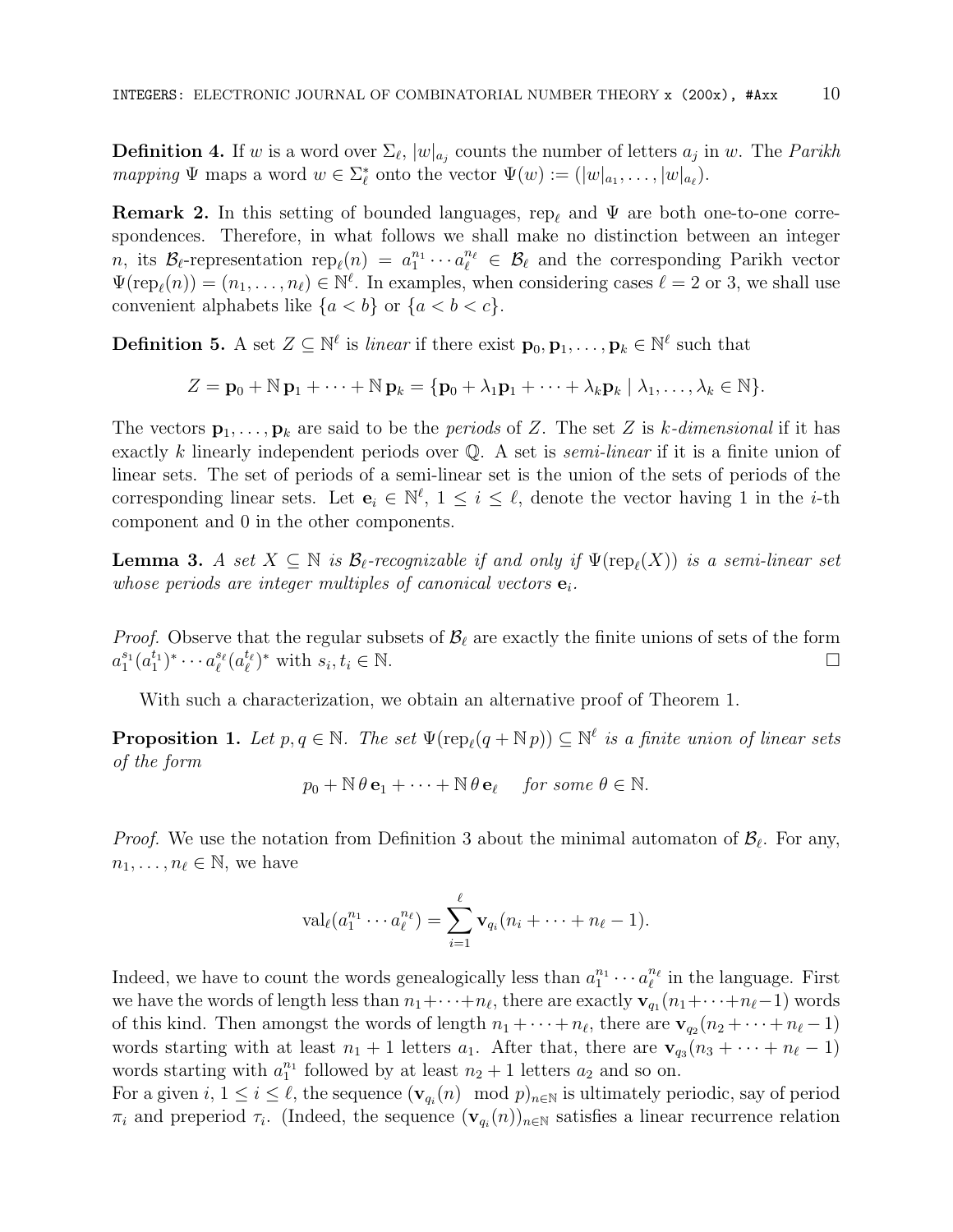with constant coefficients.) Let  $P = \text{\rm lcm}_i \pi_i$  and  $T = \text{\rm max}_i \tau_i$ . Then, for all  $i, 1 \le i \le \ell$ , if  $n_1, \ldots, n_\ell > T$ ,

$$
\operatorname{val}_{\ell}(a_1^{n_1}\cdots a_i^{n_i}\cdots a_{\ell}^{n_{\ell}})\equiv \operatorname{val}_{\ell}(a_1^{n_1}\cdots a_i^{n_i+P}\cdots a_{\ell}^{n_{\ell}}) \pmod{p}.
$$

We have just shown that for every  $x = (x_1, \ldots, x_\ell) \in \mathbb{N}^\ell$  such that  $T < \max_i x_i \leq T + P$ , x belongs to  $\Psi(\text{rep}_\ell(q + \mathbb{N}p))$  if and only if  $x + n_1 P_{e_1} + \cdots + n_\ell P_{e_\ell}$  belongs to the same set for all  $n_1, \ldots, n_\ell \in \mathbb{N}$ . The conclusion follows easily:

$$
\Psi(\operatorname{rep}_{\ell}(q + \mathbb{N} p)) = F \cup \bigcup_{\substack{\operatorname{val}_{\ell}(a_1^{x_1} \cdots a_{\ell}^{x_{\ell}}) \in q + \mathbb{N}p \\ T < \operatorname{sup} x_i \le T + P}} (x + \mathbb{N} P \mathbf{e}_1 + \cdots + \mathbb{N} P \mathbf{e}_{\ell})
$$

where the finite set F is  $\{x \in \mathbb{N}^{\ell} \mid \text{val}_{\ell}(a_1^{x_1} \cdots a_{\ell}^{x_{\ell}}) \in q + \mathbb{N} p \text{ and } \max_i x_i \leq T\}.$ 

**Example 7.** In Figure 2, the x-axis (resp. y-axis) counts the number of  $a_1$ 's (resp.  $a_2$ 's) in a word. The empty word corresponds to the lower-left corner. A point in  $\mathbb{N}^2$  of coordinates  $(i, j)$  has its color determined by the value of  $\text{val}_2(a_1^i a_2^j)$  $p_2^j$ ) modulo p (with  $p = 3, 5, 6$  and 8 respectively). There are therefore p possible colors. In this figure, we represent words  $a_1^i a_2^j$ 2 for  $0 \leq i, j \leq 19$ .



Figure 2:  $\Psi(\text{rep}_2(q + \mathbb{N} p))$  for  $p = 3, 5, 6, 8$ .

# 5. Multiplication by  $\lambda = \beta^{\ell}$

In the case of a bounded language on  $\ell$  letters, if multiplication by some constant preserves recognizability, then, by Theorem 2 and Lemma 1, this constant must be a  $\ell$ -th power.

The next result gives a relationship between the length of the  $\mathcal{B}_{\ell}$ -representations of n and  $\beta^{\ell} n$ , roughly by a factor  $\beta$ .

**Lemma 4.** For sufficiently large  $n \in \mathbb{N}$ , we have

$$
|\text{rep}_{\ell}(\beta^{\ell} n)| = \beta |\text{rep}_{\ell}(n)| + \left\lceil \frac{(\beta - 1)(\ell + 1)}{2} \right\rceil - i
$$

for some  $i \in \{0, 1, \ldots, \beta\}.$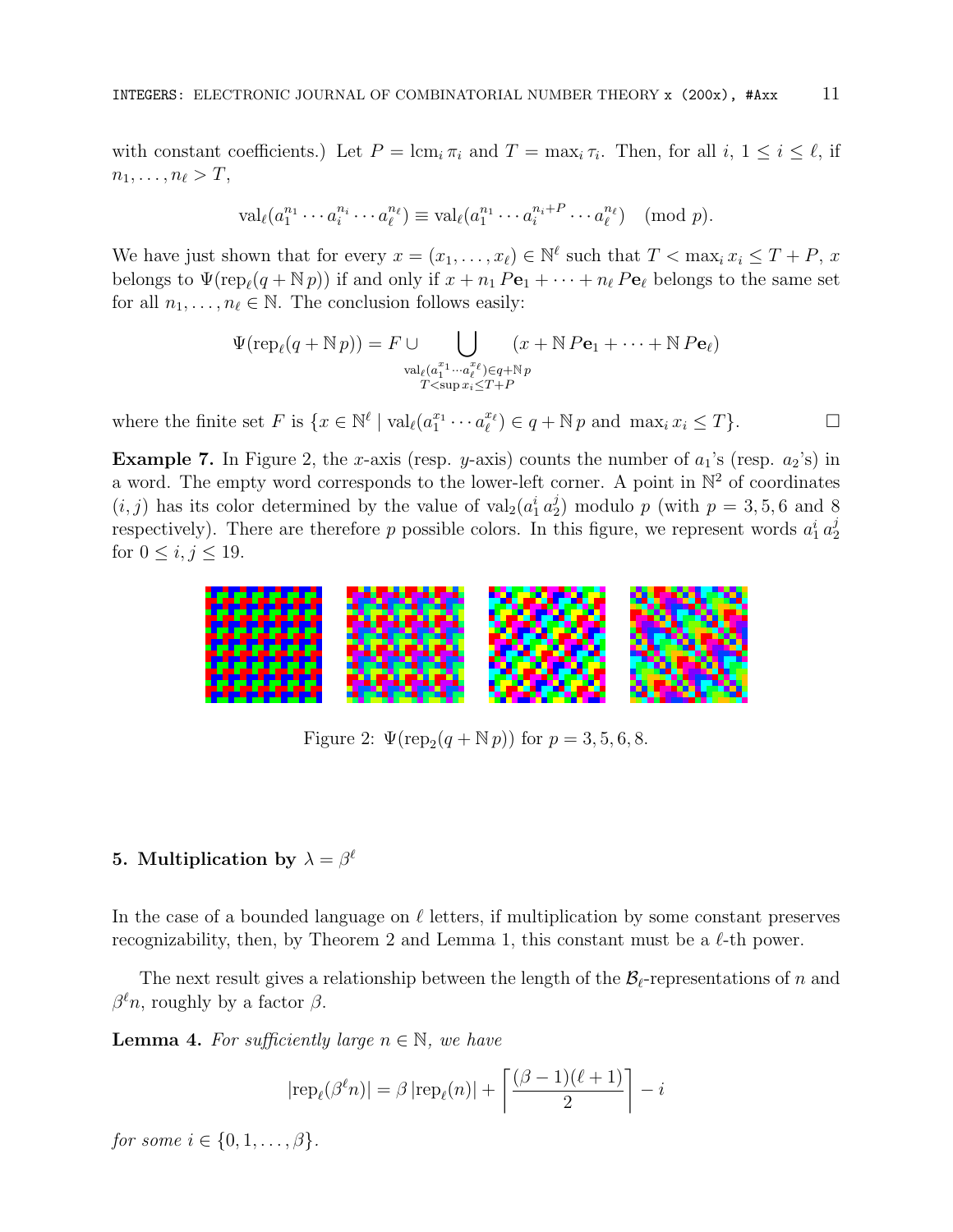*Proof.* Consider first  $n = val_{\ell}(a_{\ell}^q)$  $_{\ell}^{q}$ ) for some sufficiently large  $q \in \mathbb{N}$ , and let

$$
\beta^{\ell} \left( \binom{q+\ell-1}{\ell} + \binom{q+\ell-2}{\ell-1} + \dots + \binom{q}{1} \right) = \binom{z_{\ell}+\ell-1}{\ell} + \binom{z_{\ell-1}+\ell-2}{\ell-1} + \dots + \binom{z_1}{1}
$$

for some integers  $z_{\ell} \geq z_{\ell-1} \geq \cdots \geq z_1 \geq 0$  (depending on q). Then we have

$$
\beta^{\ell}\left(\frac{q^{\ell}}{\ell!}+\frac{(\ell+1)q^{\ell-1}}{2(\ell-1)!}+\mathcal{O}(q^{\ell-2})\right)=\frac{z_{\ell}^{\ell}}{\ell!}+\frac{(\ell-1)z_{\ell}^{\ell-1}}{2(\ell-1)!}+\frac{z_{\ell-1}^{\ell-1}}{(\ell-1)!}+\mathcal{O}(z_{\ell}^{\ell-2}),
$$

thus  $z_{\ell} = \beta q + \mathcal{O}(1)$ . Since  $z_{\ell} \geq z_{\ell-1}$ , we have  $z_{\ell-1} = d\beta q + o(q)$  with  $0 \leq d \leq 1$  and we obtain

$$
\frac{\beta^{\ell}(\ell+1)}{2(\ell-1)!}q^{\ell-1} = \frac{\beta^{\ell-1}}{(\ell-1)!} \left( (z_{\ell} - \beta q) + \frac{\ell-1}{2} + d^{\ell-1} \right) q^{\ell-1} + \mathcal{O}(q^{\ell-2}),
$$
  

$$
z_{\ell} = \beta q + \frac{(\beta - 1)(\ell + 1)}{2} + 1 - d^{\ell-1}.
$$

Set  $c = (\beta - 1)(\ell + 1)/2$  and assume first  $c \notin \mathbb{Z}$ . Then we have  $d^{\ell-1} = 1/2$ , hence

$$
|f_{\beta^{\ell}}(a_{\ell}^{q}))|=z_{\ell}=\beta q+\lceil c \rceil.
$$

Since  $\operatorname{val}_{\ell}(a_1^q)$  $_1^q$ ) = val<sub> $\ell$ </sub> $(a_\ell^{q-1})$  $\binom{q-1}{\ell} + 1$ , we have

$$
|\text{rep}_{\ell}(\beta^{\ell} \text{val}_{\ell}(a_1^q))| \geq \beta(q-1) + \lceil c \rceil = \beta q + \lceil c \rceil - \beta.
$$

If  $|rep_\ell(n)| = q$ , then  $|rep_\ell(\beta^\ell n)|$  is clearly between these two values. Assume now  $c \in \mathbb{Z}$ . Then we have  $d \in \{0, 1\}$ . Similarly to the computation of  $c_{\ell-2}$  achieved in Remark 3 below, we obtain that

$$
\begin{aligned}\n\binom{\beta q + c + \ell}{\ell} &- \beta^{\ell} \binom{q + \ell}{\ell} \\
&= \left(\frac{c^2}{2} + \frac{(\ell + 1)c}{2} + \frac{(1 - \beta^2)(3\ell + 2)(\ell + 1)}{24}\right) \frac{(\beta q)^{\ell - 2}}{(\ell - 2)!} + \mathcal{O}(q^{\ell - 3}) \\
&= \frac{c(\beta + 1)}{12} \frac{(\beta q)^{\ell - 2}}{(\ell - 2)!} + \mathcal{O}(q^{\ell - 3}).\n\end{aligned}
$$

This means that the numerical value of the first word of length  $\beta q + c + 1$  is larger than  $\beta^{\ell}$ val $_{\ell}(a_1^{q+1})$  $\binom{q+1}{1}$  for large enough q. We infer that  $d=1$  since

$$
z_{\ell} = |\text{rep}_{\ell}(\beta^{\ell} \text{val}_{\ell}(a^q_{\ell}))| \leq |\text{rep}_{\ell}(\beta^{\ell} \text{val}_{\ell}(a^{q+1}_{1}))| < \beta q + c + 1.
$$

As above, we have  $\text{rep}_{\ell}(\beta^{\ell} \text{val}_{\ell}(a_1^q))$  $|_{1}^{q}$ ))|  $\geq \beta q + c - \beta$ , and the lemma is proved.

In certain cases, we can give a formula for the entire expansion of  $\beta^{\ell}$ val $_{\ell}(a_{\ell}^{q})$  $_{\ell}^{q}).$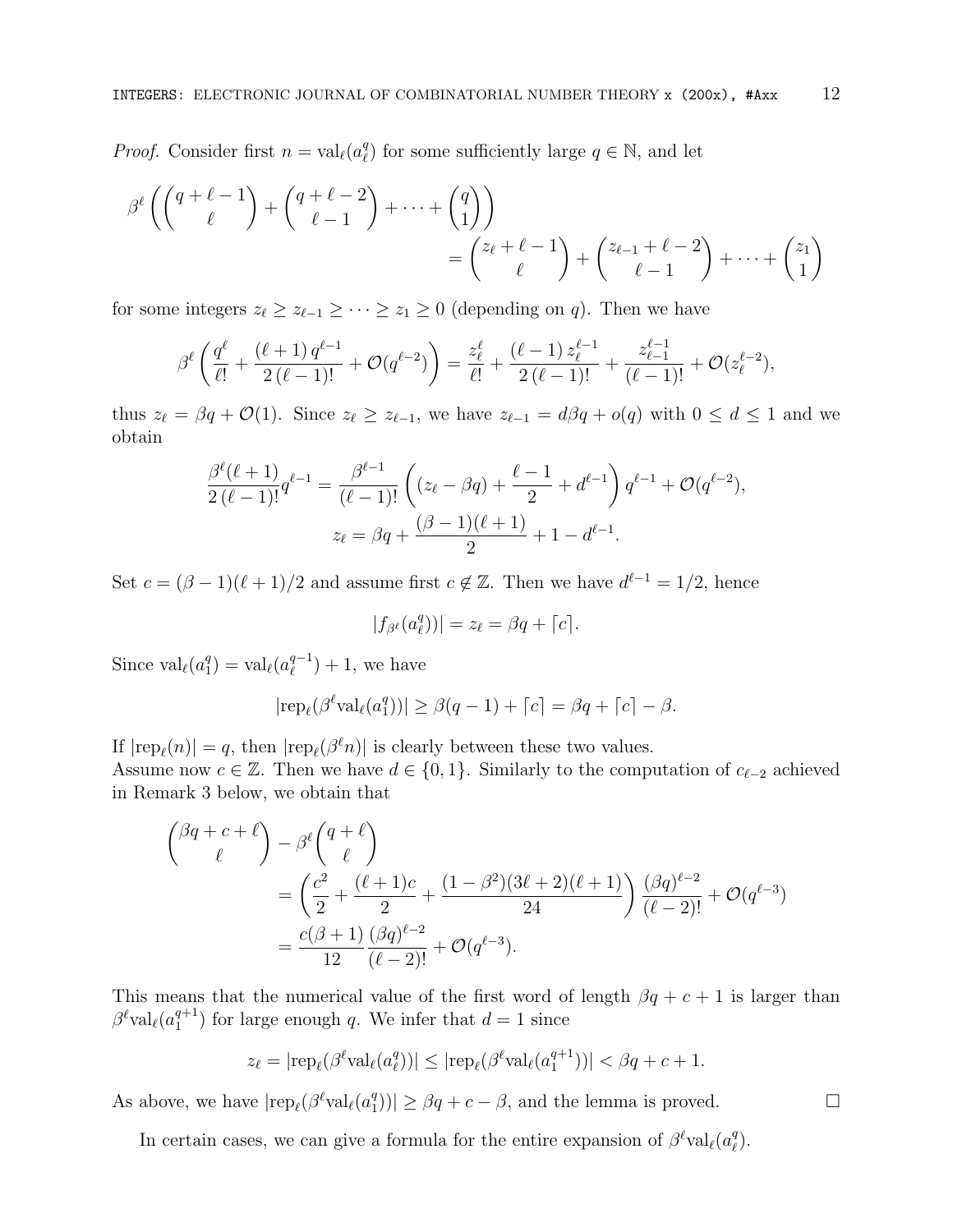**Lemma 5.** Define  $c_{\ell-1}, c_{\ell-2}, \ldots, c_0$  recursively by

$$
c_k = k! \left(\beta^{\ell-k} - 1\right) \sum_{i=k}^{\ell} \frac{S_1(i,k)}{i!} - \sum_{i=k+2}^{\ell} \sum_{j=k+1}^{i} \frac{S_1(i,j) j!}{i! (j-k)!} c_{i-1}^{j-k}
$$

where  $S_1(i, j)$  are the unsigned Stirling numbers of the first kind. Then we have

$$
\beta^{\ell}\left(\binom{q+\ell-1}{\ell}+\binom{q+\ell-2}{\ell-1}+\cdots+\binom{q}{1}\right) = \binom{\beta q+c_{\ell-1}+\ell-1}{\ell}+\binom{\beta q+c_{\ell-2}+\ell-2}{\ell-1}+\cdots+\binom{\beta q+c_0}{1}.\tag{6}
$$

Moreover, if all  $c_k$ 's,  $0 \le k < \ell$ , are integers and  $c_{\ell-1} \ge c_{\ell-2} \ge \cdots \ge c_0$ , then

$$
rep_{\ell}(\beta^{\ell}val_{\ell}(a_{\ell}^{q})) = a_1^{c_{\ell-1}-c_{\ell-2}}a_2^{c_{\ell-2}-c_{\ell-3}}\cdots a_{\ell-1}^{c_1-c_0}a_{\ell}^{\beta q+c_0}
$$

for all  $q \ge -c_0/\beta$ , hence  $\text{rep}_{\ell}(\beta^{\ell} \text{val}_{\ell}(a_{\ell}^{*}))$  is regular.

Proof. The second part of the lemma is obvious. Thus we only have to show (6). Recall that the unsigned Stirling numbers of the first kind are defined by

$$
i!\binom{x+i-1}{i} = x(x+1)\cdots(x+i-1) = \sum_{j=1}^{i} S_1(i,j)x^j
$$

and satisfy the recursion

$$
S_1(i + 1, j) = S_1(i, j - 1) + i S_1(i, j) \quad \text{for } 1 \le j \le i
$$

with  $S_1(i, j) = 0$  if  $i < j$  or  $j = 0$ . Therefore we can write (6) as

$$
\beta^{\ell} \left( \sum_{k=1}^{\ell} \frac{S_1(\ell, k)}{\ell!} q^k + \sum_{k=1}^{\ell-1} \frac{S_1(\ell-1, k)}{(\ell-1)!} q^k + \dots + q \right)
$$
  
= 
$$
\sum_{j=1}^{\ell} \frac{S_1(\ell, j)}{\ell!} (\beta q + c_{\ell-1})^j + \sum_{j=1}^{\ell-1} \frac{S_1(\ell-1, j)}{(\ell-1)!} (\beta q + c_{\ell-2})^j + \dots + \beta q + c_0,
$$
  

$$
\beta^{\ell} \sum_{i=1}^{\ell} \sum_{k=1}^{i} \frac{S_1(i, k)}{i!} q^k = \sum_{i=1}^{\ell} \sum_{j=1}^{i} \frac{S_1(i, j)}{i!} \sum_{k=0}^{j} {j \choose k} c_{i-1}^{j-k} \beta^k q^k,
$$
  

$$
\beta^{\ell-k} \sum_{i=k}^{\ell} \frac{S_1(i, k)}{i!} = \sum_{i=k}^{\ell} \sum_{j=k}^{i} \frac{S_1(i, j) j!}{i! (j-k)! k!} c_{i-1}^{j-k} \quad \text{for } 0 \le k \le \ell.
$$

Since the last equation holds for  $k = \ell$  and

$$
\beta^{\ell-k} \sum_{i=k}^{\ell} \frac{S_1(i,k)}{i!} = \sum_{i=k}^{\ell} \frac{S_1(i,k)}{i!} + \frac{c_k}{k!} + \sum_{i=k+2}^{\ell} \sum_{j=k+1}^{i} \frac{S_1(i,j) j!}{i! (j-k)! k!} c_{i-1}^{j-k}
$$

for  $0 \leq k < \ell$  by the definition of  $c_k$ , the lemma is proved.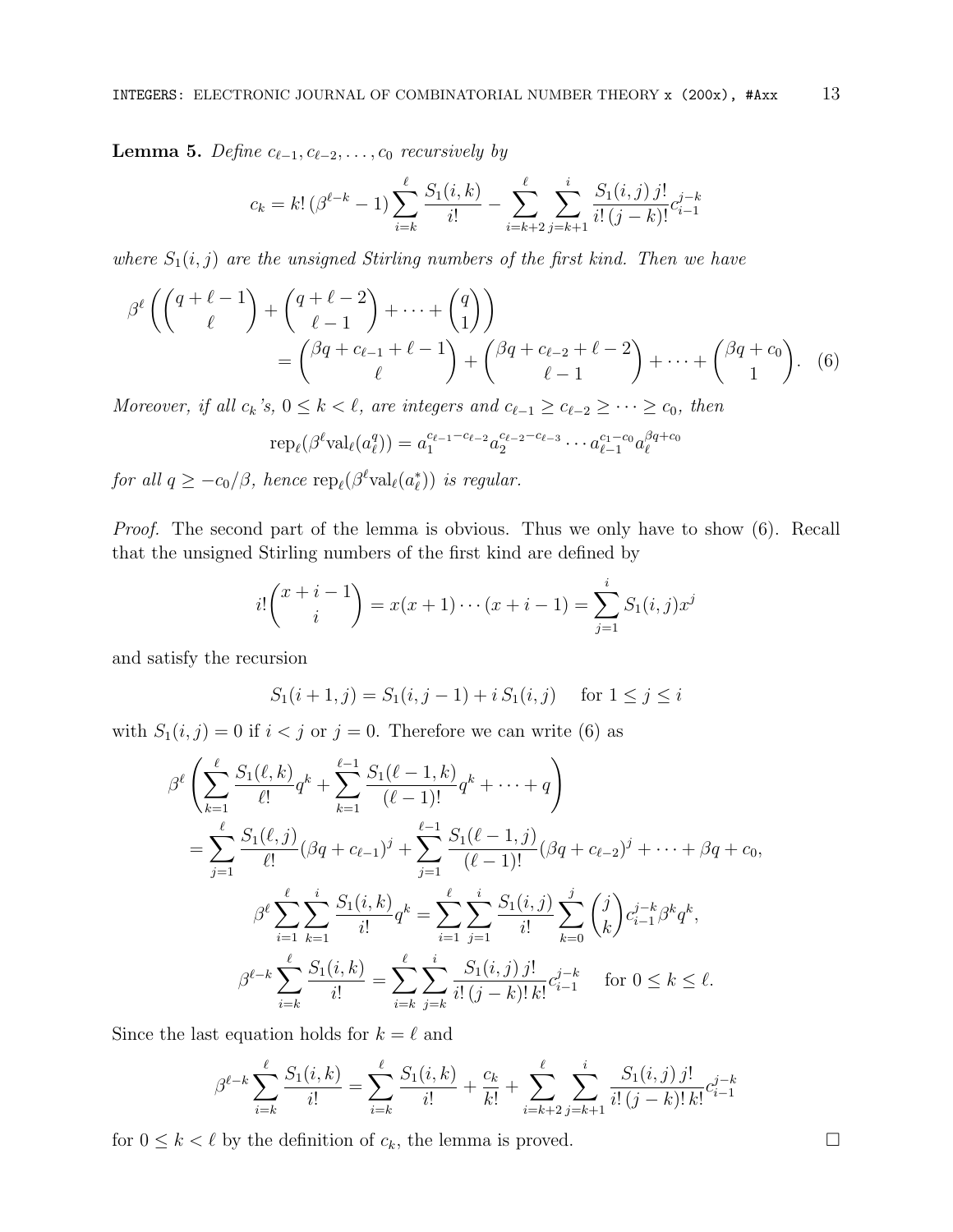**Remark 3.** The formula for  $c_k$  can be simplified using

$$
\sum_{i=k}^{\ell} \frac{S_1(i,k)}{i!} = \begin{cases} S_1(\ell+1,k+1)/\ell! & \text{for } k \ge 1, \\ 0 & \text{for } k = 0. \end{cases}
$$

Note that  $c_{\ell-1}$  is the constant c in the proof of Lemma 4,

$$
c_{\ell-1} = (\beta - 1) \frac{S_1(\ell + 1, \ell)}{\ell} = \frac{(\beta - 1)(\ell + 1)}{2} \quad \text{for } \ell \ge 2.
$$

Since  $S_1(\ell + 1, \ell - 1) = S_1(\ell, \ell - 2) + \ell \frac{\ell(\ell-1)}{2} = \frac{(3\ell+2)(\ell+1)\ell(\ell-1)}{24}$ , we have

$$
c_{\ell-2} = (\beta^2 - 1) \frac{(3\ell+2)(\ell+1)}{24} - \frac{\ell-1}{2} c_{\ell-1} - \frac{1}{2} c_{\ell-1}^2
$$
  
=  $c_{\ell-1} \left( 1 - \frac{\beta+1}{12} \right) = \frac{(\beta-1)(\ell+1)}{2} - \frac{(\beta^2-1)(\ell+1)}{24}$  for  $\ell \ge 3$ .

We now turn to our main counting argument that will be used to obtain that recognizability is not preserved through multiplication by a constant  $\lambda$ . Recall that  $f_\lambda : \mathcal{B}_\ell \to \mathcal{B}_\ell$  is defined by  $f_{\lambda}(w) = \text{rep}_{\ell}(\lambda \text{ val}_{\ell}(w)).$ 

**Lemma 6.** Let A be a k-dimensional linear subset of  $\mathbb{N}^{\ell}$  for some integer  $k < \ell$  and  $B =$  $\Psi^{-1}(A) \cap \mathcal{B}_\ell$  be the corresponding subset of  $\mathcal{B}_\ell$ . If  $\Psi(f_{\beta^\ell}(B))$  contains a sequence  $x^{(n)} =$  $(x_1^{(n)}$  $x_1^{(n)}, \ldots, x_\ell^{(n)}$  $\binom{n}{\ell}$  such that  $\min(x_{j_1}^{(n)})$  $\binom{n}{j_1}, x_{j_2}^{(n)}$  $\binom{n}{j_2},\ldots,\binom{n}{j_{k+1}}$  $j_{j_{k+1}}^{(n)}$   $\rightarrow \infty$  as  $n \rightarrow \infty$  for some  $j_1 < j_2 < \cdots < j_n$  $j_{k+1}$ , then  $f_{\beta^{\ell}}(B)$  is not regular.

*Proof.* Since A is a k-dimensional linear subset of  $\mathbb{N}^{\ell}$ , we clearly have

$$
#{w \in B : |w| \le n} = #{x \in A : x_1 + \dots + x_\ell \le n} = \Theta(n^k)
$$

and, by Lemma 4,  $\#\{w \in f_{\beta^{\ell}}(B) : |w| \leq n\} = \Theta(n^k)$ . Thus  $f_{\beta^{\ell}}(B)$  is regular if and only if  $\Psi(f_{\beta^{\ell}}(B))$  is a finite union of at most k-dimensional sets as in Lemma 3. Since the sequence  $x^{(n)}$  cannot occur in such a finite union,  $f_{\beta^{\ell}}(B)$  is not regular.

The coefficients  $c_{\ell-1}$  and  $c_{\ell-2}$  (explicitely given in Remark 3) are rational numbers. In the next two propositions, we discuss the fact that these coefficients could be integers and we rule out all the possible cases.

**Proposition 2.** If  $\frac{(\beta-1)(\ell+1)}{2} \notin \mathbb{Z}$  or  $\frac{(\beta^2-1)(\ell+1)}{24} \notin \mathbb{Z}$  (and  $\ell \geq 3$ ,  $\beta \geq 2$ ), then  $f_{\beta}e(a_{\ell}^*)$  is not regular.

Proof. We use notation of the proof of Lemma 4.

**First case**: 
$$
c_{\ell-1} = \frac{(\beta-1)(\ell+1)}{2} \notin \mathbb{Z}
$$
  
We have  $z_{\ell} = \beta q + c_{\ell-1} + 1/2$ ,  $z_{\ell-1} = 2^{-1/(\ell-1)}\beta q + o(q)$ , hence  

$$
|f_{\beta^{\ell}}(a_{\ell}^{q})|_{a_1} = (1 - 2^{-1/(\ell-1)})\beta q + o(q),
$$

$$
\sum_{j=2}^{\ell} |f_{\beta^{\ell}}(a_{\ell}^{q})|_{a_j} = 2^{-1/(\ell-1)}\beta q + o(q),
$$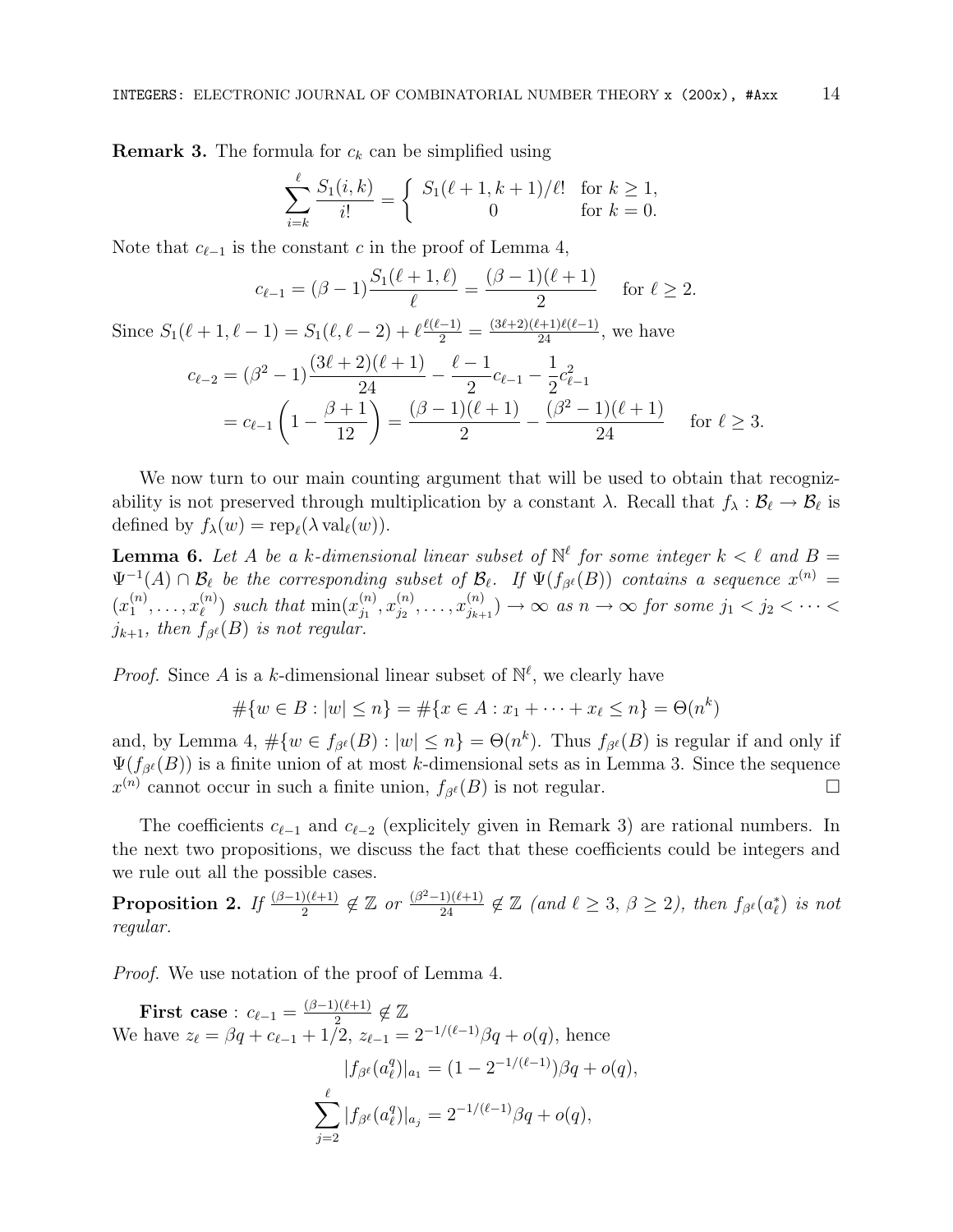and  $f_{\beta^{\ell}}(a_{\ell}^*)$  is not regular by Lemma 6.

Second case :  $c_{\ell-1} = \frac{(\beta-1)(\ell+1)}{2}$  $\frac{(\ell+1)}{2} \in \mathbb{Z}$ We have  $z_{\ell} = \beta q + c_{\ell-1}, z_{\ell-1} = \beta q + \mathcal{O}(1)$  and  $z_{\ell-2} = d\beta q + o(q)$  with  $0 \leq d \leq 1$ . By comparing the coefficients of  $q^{\ell-2}$ , we obtain

$$
z_{\ell-1} = \beta q + c_{\ell-2} + 1 - d^{\ell-2}
$$

Since in this case  $c_{\ell-2} = \frac{(\beta-1)(\ell+1)}{2} - \frac{(\beta^2-1)(\ell+1)}{24} \notin \mathbb{Z}$ , we have  $0 < d < 1$ , hence

$$
|f_{\beta^{\ell}}(a_{\ell}^{q})|_{a_2} = (1-d)\beta q + o(q), \quad \sum_{j=3}^{\ell} |f_{\beta^{\ell}}(a_{\ell}^{q})|_{a_j} = d\beta q + o(q),
$$

and  $f_{\beta^{\ell}}(a_{\ell}^*)$  is not regular by Lemma 6.

**Proposition 3.** If  $\frac{(\beta-1)(\ell+1)}{2} \in \mathbb{Z}$  and  $\frac{(\beta^2-1)(\ell+1)}{24} \in \mathbb{Z}$  (and  $\ell \geq 3$ ,  $\beta \geq 2$ ), then  $f_{\beta}(\alpha_1^*\alpha_\ell^*)$  is not regular.

*Proof.* If we choose q large enough with respect to p, e.g.  $q = p^3$ , then we have

$$
\beta^{\ell}\left(\binom{p+q+\ell-1}{\ell}+\binom{q+\ell-2}{\ell-1}+\binom{q+\ell-3}{\ell-2}+\cdots+\binom{q}{1}\right) = \binom{\beta(p+q)+c_{\ell-1}+\ell-1}{\ell}+\binom{\beta q-(\beta-1)\beta p+c_{\ell-2}+\ell-2}{\ell-1}+\binom{\beta q-\frac{(\beta-1)\beta}{2}(\beta p)^2+\mathcal{O}(p)}{\ell-2}+\mathcal{O}(q^{\ell-3}).
$$

Indeed, this equation holds for  $p = 0$  by Lemma 5. Therefore the coefficients of  $q^{\ell}p^{0}$ ,  $q^{\ell-1}p^{0}$ and  $q^{\ell-2}p^0$  on the left-hand side are equal to those on the right-hand side. It is easy to see that the same holds for  $q^{\ell-1}p^1$ ,  $q^{\ell-2}p^2$  and  $q^{\ell-3}p^3$ . For  $q^{\ell-2}p^1$  and  $q^{\ell-3}p^2$ , consider the following equations:

$$
(\ell - 2)!\,\beta^{1-\ell}\left[q^{\ell-2}p^1\right]: \quad \beta\frac{\ell-1}{2} = c_{\ell-1} + \frac{\ell-1}{2} - (\beta - 1),
$$

$$
(\ell - 3)!\,\beta^{1-\ell}\left[q^{\ell-3}p^2\right]: \quad \beta\frac{\ell-1}{4} = \frac{c_{\ell-1}}{2} + \frac{\ell-1}{4} + \frac{(\beta - 1)^2}{2} - \frac{(\beta - 1)\beta}{2}.
$$

If the  $\mathcal{O}(p)$  term is chosen properly, then the coefficient of  $q^{\ell-3}p^1$  vanishes as well and  $\mathcal{O}(q^{\ell-3})$ remains. Since  $c_{\ell}, c_{\ell-1} \in \mathbb{Z}$ , we have thus

$$
|f_{\beta^{\ell}}(a_1^p a_{\ell}^q)|_{a_1} = \beta^2 p + \mathcal{O}(1),
$$
  
\n
$$
|f_{\beta^{\ell}}(a_1^p a_{\ell}^q)|_{a_2} = \frac{(\beta - 1)\beta^3}{2}p^2 + \mathcal{O}(p),
$$
  
\n
$$
\sum_{j=3}^{\ell} |f_{\beta^{\ell}}(a_1^p a_{\ell}^q)|_{a_j} = \beta q + \mathcal{O}(p^2),
$$

and  $f_{\beta^{\ell}}(a_1^* a_{\ell}^*)$  is not regular by Lemma 6.

$$
\Box
$$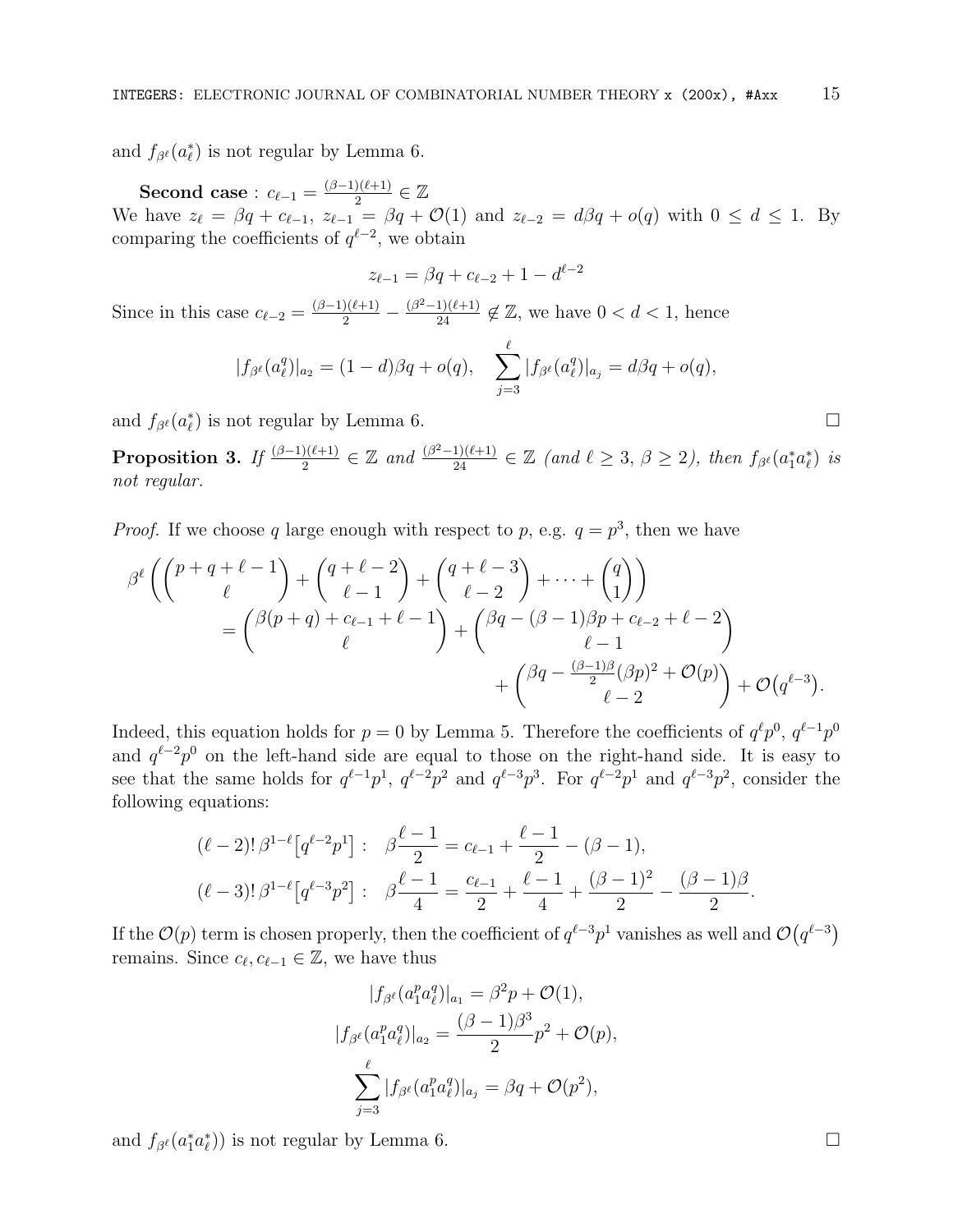**Example 8.** We just illustrate some of the above computations. If  $\ell = 3$ , then we have  $c_2 = 2(\beta - 1), c_1 = 2(\beta - 1) - (\beta^2 - 1)/6$  and

$$
c_0 = -\frac{c_1}{2} - \frac{c_1^2}{2} - \frac{c_2}{3} - \frac{c_2^2}{2} - \frac{c_2^3}{6} = -\frac{(\beta^2 - 1)^2}{72} - (\beta^3 - 1) - \frac{\beta^2 - 1}{4} + 2(\beta - 1).
$$

If  $\beta \equiv \pm 1 \pmod{6}$ , then this gives

$$
f_{\beta^3}(a_3^q) = a_1^{\frac{\beta^2-1}{6}} a_2^{\frac{(\beta^2-1)^2}{72} + \beta^3 - 1 + \frac{\beta^2-1}{12}} a_3^{\beta q - \frac{(\beta^2-1)^2}{72} - (\beta^3-1) - \frac{\beta^2-1}{4} + 2(\beta-1)}.
$$

In particular, this latter formula shows that  $a_3^*$  cannot be used to prove that multiplication by  $\beta^3$  does not preserve recognizability when  $\beta \equiv \pm 1 \pmod{6}$ . Thanks to Proposition 2,  $f_{\beta^3}(a_3^q)$  $_3^q$ ) is regular if and only if  $\beta \equiv \pm 1 \pmod{6}$ .

Otherwise, i.e., if  $1 - \beta^2 \equiv j \pmod{6}$  with  $j \in \{1, 3, 4\}$ , then  $z_3 = \beta q + c_2$ ,  $z_2 =$  $\beta q + c_1 + 1 - j/6$  and

$$
z_1 = \frac{j}{6}\beta q + c_0 - \frac{(1 - j/6)^2}{2} - (1 - j/6)c_1 - \frac{1 - j/6}{2}.
$$

If we collect results from Theorems 2, 3, 4 and Propositions 2 and 3, we obtain the main result about multiplication by a constant.

**Theorem 5.** Let  $\ell$ ,  $\lambda$  be positive integers. For the abstract numeration system

$$
S = (a_1^* \cdots a_\ell^*, \{a_1 < \cdots < a_\ell\}),
$$

multiplication by  $\lambda \geq 2$  preserves S-recognizability if and only if one of the following condition is satisfied :

- $(i) \ell = 1$
- (ii)  $\ell = 2$  and  $\lambda$  is an odd square.

*Proof.* The case  $\ell = 1$  is ruled out by Theorem 3, the case  $\ell = 2$  is given by Theorem 4. Consider  $\ell \geq 3$ . Thanks to Theorem 2, it suffices to consider  $\lambda$  of the  $\beta^{\ell}$  and the conclusion follows from Propositions 2 and 3.

## 6. Structural properties of  $\mathcal{B}_{\ell}$  seen through  $f_{\beta_{\ell}}$

In this independent section, we inspect closely how a word is transformed when applying  $f_{\beta^{\ell}}$ . To that end,  $\mathcal{B}_{\ell}$  (or equivalently N) is partitioned into regions where  $f_{\beta^{\ell}}$  acts differently. Thanks to our discussion, we are able to detect some kind of pattern occurring periodically within these regions. To have a flavor of the computations involved in this section, the reader could first have a look at Example 9. According to Lemma 4, we define a partition of N.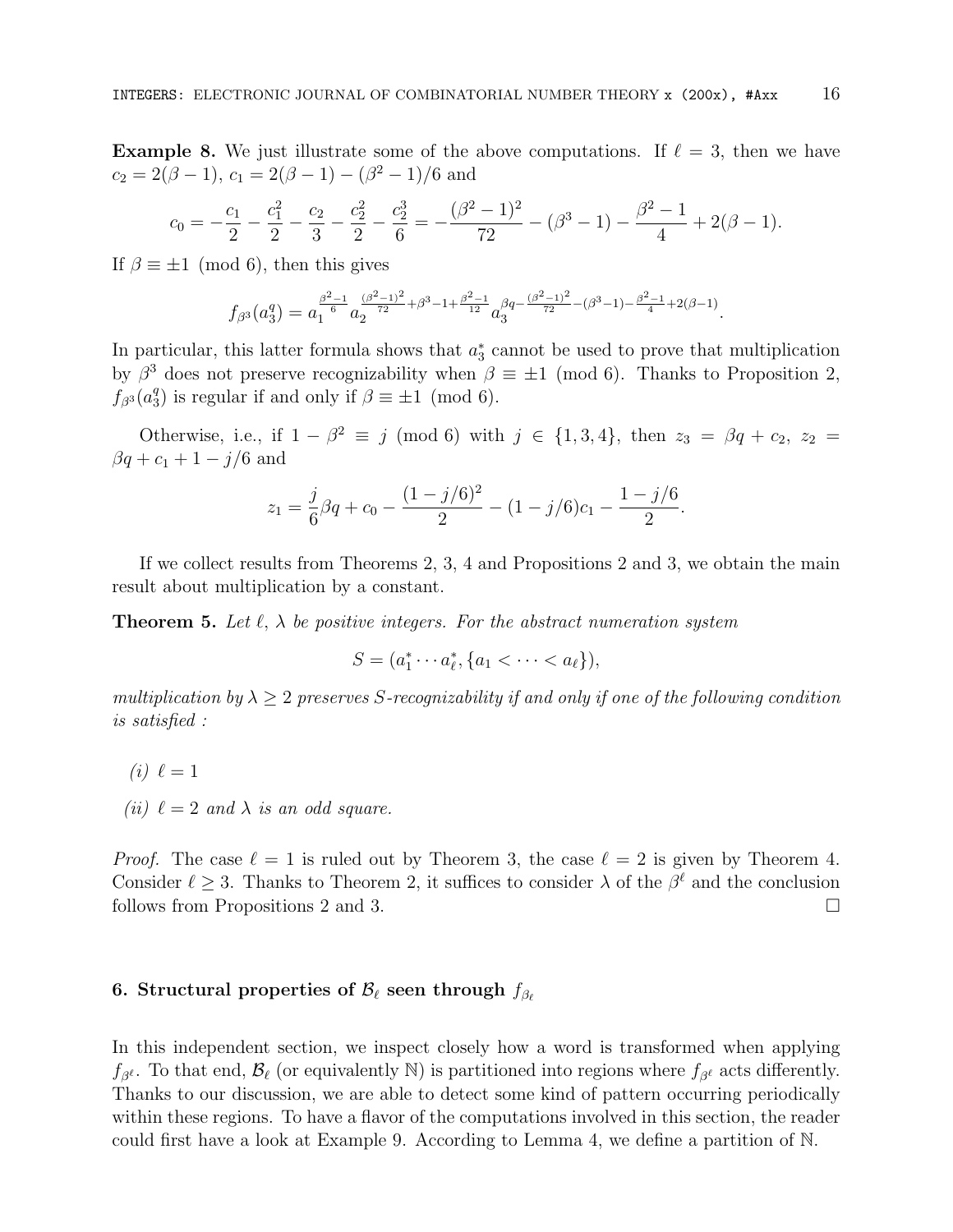**Definition 6.** For all  $i \in \{0, 1, \ldots, \beta\}$  and  $k \in \mathbb{N}$  large enough, we define

$$
\mathcal{R}_{i,k} := \left\{ n \in \mathbb{N} : |\text{rep}_{\ell}(n)| = k \text{ and } |\text{rep}_{\ell}(\beta^{\ell} n)| = \beta k + \left\lceil \frac{(\beta - 1)(\ell + 1)}{2} \right\rceil - i \right\}.
$$

**Lemma 7.** If  $\beta = \prod_{i=1}^k p_i^{\theta_i}$  where  $p_1, \ldots, p_k$  are prime numbers greater than  $\ell$  and the  $\theta_i$ 's are positive integers, then for any  $u \geq \ell$ , we have

$$
\begin{pmatrix} u \\ \ell \end{pmatrix} \equiv \begin{pmatrix} u + \beta^{\ell} \\ \ell \end{pmatrix} \pmod{\beta^{\ell}}.
$$

*Proof.* Let  $u, v \geq \ell$ . One has

$$
\binom{v}{\ell}-\binom{u}{\ell}=\frac{v(v-1)\cdots(v-\ell+1)-u(u-1)\cdots(u-\ell+1)}{\ell!}.
$$

The numerator on the r.h.s. is an integer divisible by  $\ell$ !. Moreover, this numerator is also clearly divisible by  $v - u$  (indeed, it is of the form  $P(v) - P(u)$  for some polynomial P). Notice that for  $v = u + \beta^{\ell}$ , the corresponding numerator is divisible by  $\ell$ ! and also by  $\beta^{\ell}$ . But since any prime factor of  $\beta$  is larger than  $\ell$ ,  $\ell$ ! and  $\beta^{\ell}$  are relatively prime. Consequently, the corresponding numerator is divisible by  $\beta^{\ell}$  $\ell$ !.

An inspection of multiplication by  $\beta^{\ell}$  using the partition induced by Lemma 4 provides us with the following observation.

**Proposition 4.** Let  $m_{i,k} = \min \mathcal{R}_{i,k}$  for  $k \geq 0$  and  $i \in \{0, \ldots, \beta\}$ . If  $\beta$  satisfies the condition of Lemma 7, then

$$
|\text{rep}_{\ell}(\beta^{\ell}m_{i,k})|_{a_j} = |\text{rep}_{\ell}(\beta^{\ell}m_{i,k+\beta^{\ell-1}})|_{a_j}
$$

for all k large enough and  $j \in \{2, \ldots, \ell\}$ . Furthermore,

$$
|\text{rep}_{\ell}(\beta^{\ell}m_{i,k+\beta^{\ell-1}})|_{a_1}=|\text{rep}_{\ell}(\beta^{\ell}m_{i,k})|_{a_1}+\beta^{\ell}.
$$

If  $i < \beta$ , then  $m_{i,k} = \lceil C_i(k)/\beta^{\ell} \rceil$  with

$$
C_i(k) = \text{val}_{\ell} \left( a_1^{\beta k + \frac{(\beta - 1)(\ell + 1)}{2} - i} \right) = {\beta k + \frac{(\beta - 1)(\ell + 1)}{2} - i + \ell - 1 \choose \ell}.
$$

*Proof.* For  $i = \beta$ , we clearly have  $m_{\beta,k} = val_{\ell}(a_1^k)$  if  $\mathcal{R}_{\beta,k}$  is non-empty, and it is easily verified that  $\mathcal{R}_{\beta,k}$  is non-empty if k is large enough (and  $\ell \geq 2$ ).

For  $i < \beta$ , note first that  $(\beta - 1)(\ell + 1)$  is even since  $\beta$  satisfies the condition of Lemma 7. Thus we have

$$
C_i(k) \le \beta^{\ell} m_{i,k} < C_{i-1}(k)
$$

Since  $m_{i,k} - 1 \in \mathcal{R}_{i+1,k}$ , we also obtain

$$
C_{i+1}(k) + \beta^{\ell} \le \beta^{\ell} m_{i,k} < C_i(k) + \beta^{\ell}.
$$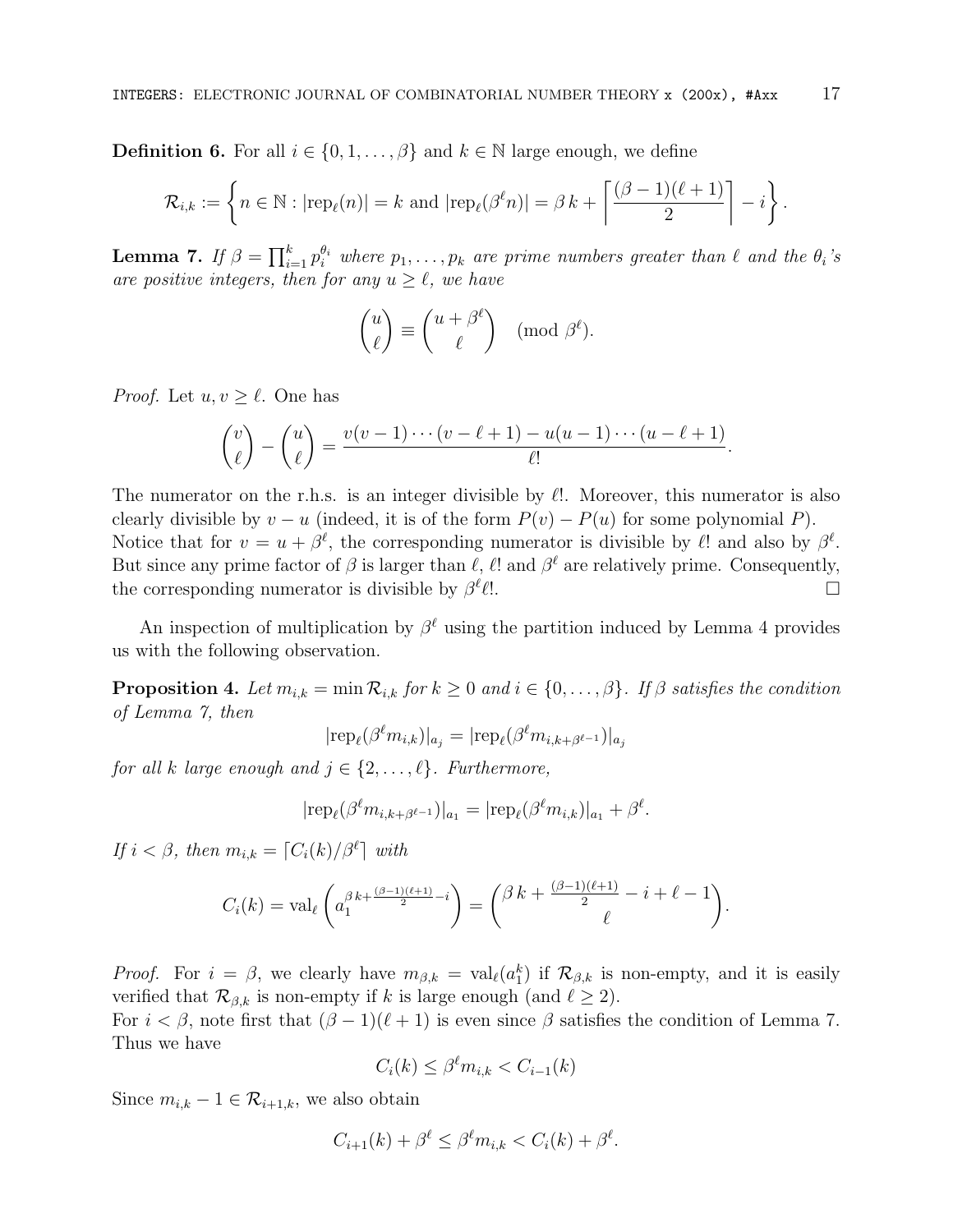Therefore  $m_{i,k} = \lceil C_i(k)/\beta^{\ell} \rceil$  and there exists a unique integer  $\mu_i(k)$  such that

$$
\beta^{\ell}m_{i,k} = C_i(k) + \mu_i(k) \quad \text{and} \quad 0 \le \mu_i(k) < \beta^{\ell}.
$$

In particular, there exists also a unique integer  $\mu_i(k + \beta^{\ell-1})$  such that

$$
\beta^{\ell}m_{i,k+\beta^{\ell-1}} = C_i(k+\beta^{\ell-1}) + \mu_i(k+\beta^{\ell-1}) \quad \text{and} \quad 0 \le \mu_i(k+\beta^{\ell-1}) < \beta^{\ell}.
$$

From Lemma 7, we deduce that  $C_i(k) \equiv C_i(k + \beta^{\ell-1}) \pmod{\beta^{\ell}}$  and consequently,  $\mu_i(k) =$  $\mu_i(k + \beta^{\ell-1})$ . From Lemma 2, we deduce that

$$
rep_{\ell}(\beta^{\ell}m_{i,k}) = a_1^t \operatorname{rep}_{\{a_2,\dots,a_{\ell}\}}(\mu_i(k)),
$$

where t is such that  $|\text{rep}_{\ell}(\beta^{\ell}m_{i,k})| = \beta k + \frac{(\beta-1)(\ell+1)}{2} - i$ , and

$$
\text{rep}_{\ell}(\beta^{\ell}m_{i,k+\beta^{\ell-1}}) = a_1^{t+\beta^{\ell}} \text{rep}_{\{a_2,\dots,a_{\ell}\}}(\mu_i(k)).
$$

**Remark 4.** In the previous proposition, we were interested in the first word in  $\mathcal{R}_{i,k}$  but we can even describe how multiplication by  $\beta^{\ell}$  affects representations inside  $\mathcal{R}_{i,k}$ . With notation of the previous proof, for any  $n \in \mathcal{R}_{i,k}$  (and k large enough), we have

$$
rep_{\ell}(\beta^{\ell} n) = a_1^{t} rep_{\{a_2,...,a_{\ell}\}}(\mu_i(k) + \beta^{\ell}(n - m_{i,k}))
$$

with t such that  $|\text{rep}_{\ell}(\beta^{\ell} n)| = \beta k + \frac{(\beta-1)(\ell+1)}{2} - i.$ 

**Example 9.** Let  $\ell = 3$  and  $\beta = 5$ . The number 171717 (resp. 172739) is the first element belonging to  $\mathcal{R}_{4,100}$  (resp.  $\mathcal{R}_{3,100}$ ). We have

$$
rep_3(171717) = a^{95}b^3c^2
$$
 and  $rep_3(5^3 171717) = a^{490}b^{14}c^0$ ,  
\n $rep_3(172739) = a^{55}b^{41}c^4$  and  $rep_3(5^3 172739) = a^{493}b^0c^{12}$ .

Therefore  $\mu_4(100) = \text{val}_{\{b,c\}}(b^{14}) = 105$  (resp.  $\mu_3(100) = \text{val}_{\{b,c\}}(c^{12}) = 90$ ). The number 333396 (resp. 334986) is the smallest element in  $\mathcal{R}_{4,125}$  (resp.  $\mathcal{R}_{3,125}$ ),

rep<sub>3</sub>(333396) = 
$$
a^{119}b^6c^0
$$
 and rep<sub>3</sub>(5<sup>3</sup> 333396) =  $a^{615}\underline{b^{14}c^0}$ ,  
rep<sub>3</sub>(334986) =  $a^{69}b^{41}c^{15}$  and rep<sub>3</sub>(5<sup>3</sup> 334986) =  $a^{618}\underline{b^0c^{12}}$ .

We have  $\#\mathcal{R}_{4,100} = 1022$ ,  $\#\mathcal{R}_{4,125} = 1590$  and get the following table.

|                | $\Psi(\text{rep}_3(5^3(m_{4,100}+j)))$ | $\Psi(\text{rep}_3(5^3(m_{4,125}+j)))$ | $\Psi(\text{rep}_{\{b,c\}}(\mu_4(100) + 5^3j))$ |
|----------------|----------------------------------------|----------------------------------------|-------------------------------------------------|
| $\theta$       | (490, 14, 0)                           | (615, 14, 0)                           | (14, 0)                                         |
|                | (484, 0, 20)                           | (609, 0, 20)                           | (0, 20)                                         |
| $\overline{2}$ | (478, 22, 4)                           | (603, 22, 4)                           | (22, 4)                                         |
| $\vdots$       |                                        |                                        |                                                 |
| 1021           | (0, 34, 470)                           | (125, 34, 470)                         | (34, 470)                                       |
| 1022           | $\times$                               | (124, 415, 90)                         | (415, 90)                                       |
| $\vdots$       |                                        |                                        |                                                 |
| 1589           | ×                                      | (0, 34, 595)                           | (34,595)                                        |

 $\Box$